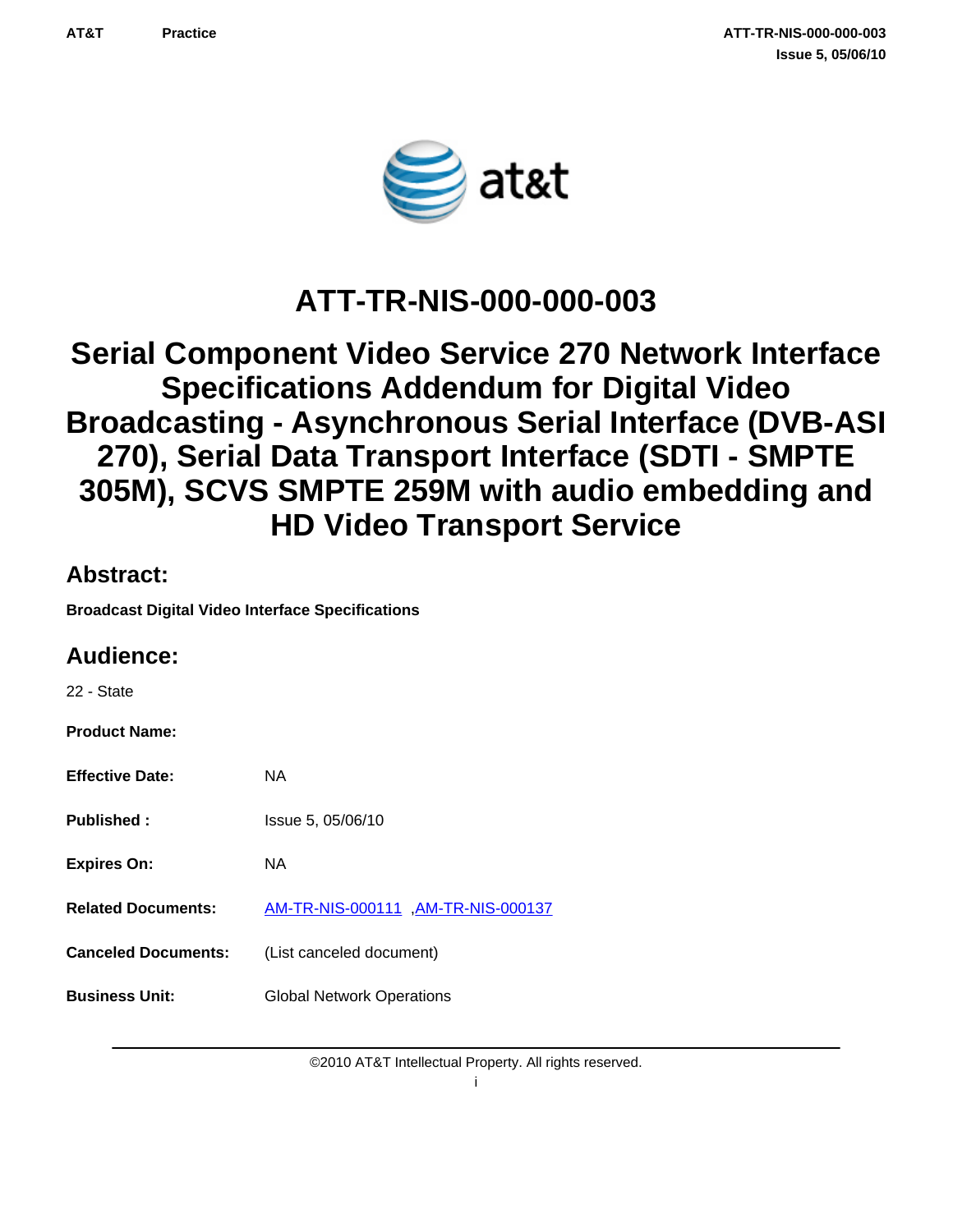Points Of Contact: See [Contact List](#page-30-0) .

**Author(s):**

Russell Lundsgaard, Sr.Tech Support Analysis Network, 312-845-3176 **ATTUID** : rl2357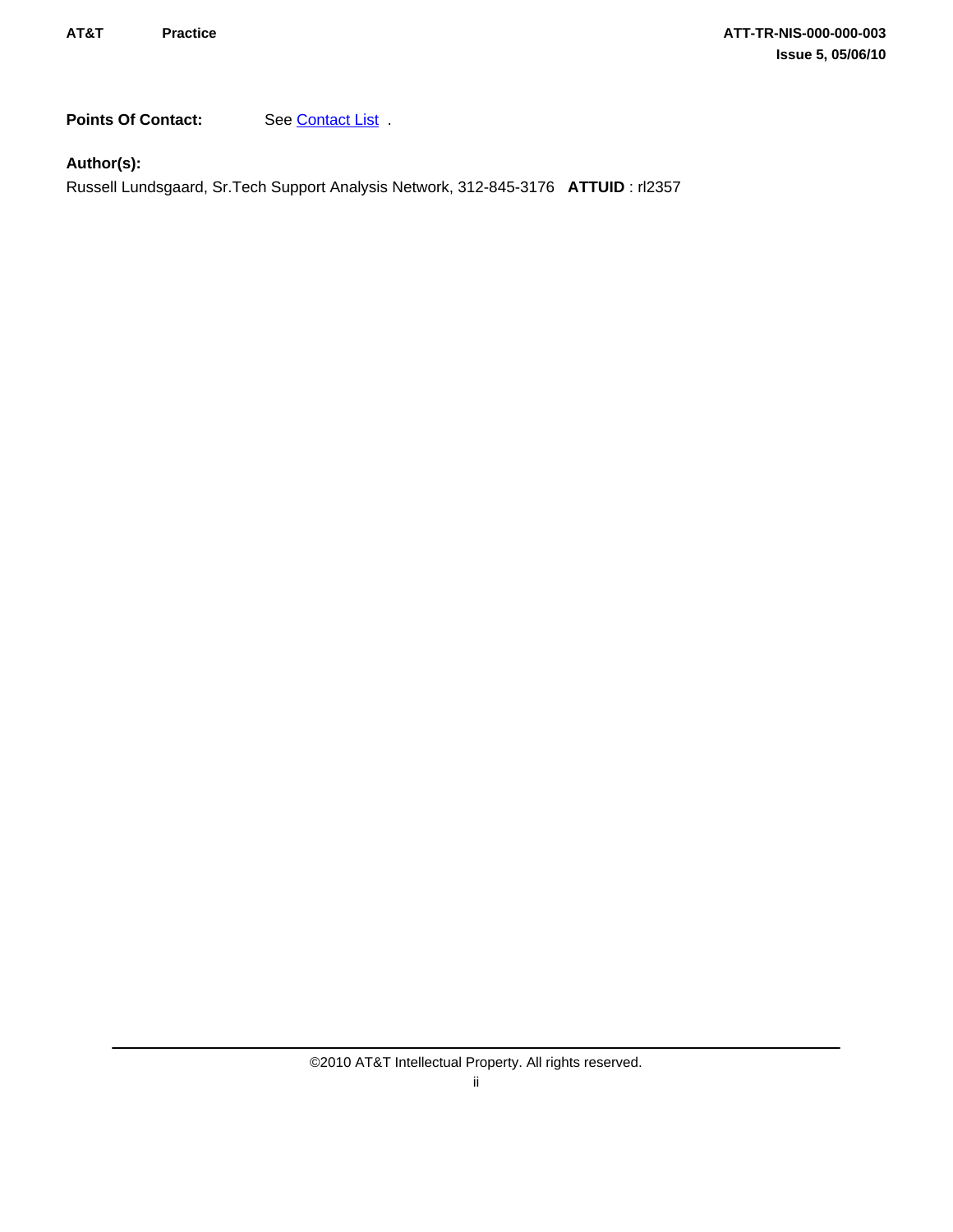# **Table Of Contents**

### **[INTRODUCTION](#page-4-0)**

**[Reason For Current Issue](#page-4-0)**

| 1.                               |      |                | <b>Scope of Document</b>                                                                             | 1                       |
|----------------------------------|------|----------------|------------------------------------------------------------------------------------------------------|-------------------------|
|                                  | 1.1. |                | <b>Document Organization</b>                                                                         | $\boldsymbol{2}$        |
| <b>Service Description</b><br>2. |      |                |                                                                                                      | $\mathbf{2}$            |
|                                  | 2.1. |                | <b>General Application</b>                                                                           | $\mathbf{2}$            |
|                                  |      | 2.1.1.         | Digital Video Broadcast - Asynchronous Serial Interface (DVB-ASI)                                    | $\mathbf{3}$            |
|                                  |      | 2.1.2.         | <b>Serial Data Transport Interface (SDTI)</b>                                                        | $\mathbf{3}$            |
|                                  |      | 2.1.3.         | Serial Component Video Service, SMPTE 259M-2008 with embedded<br>or separate audio interfaces (SCVS) | $\overline{3}$          |
|                                  |      | 2.1.4.         | <b>HD Video Transport Service (HDVT)</b>                                                             | 4                       |
|                                  |      | 2.1.5.         | <b>Transcoding Option of SCVS</b>                                                                    | $\overline{\mathbf{4}}$ |
|                                  | 2.2. |                | <b>Service Architecture</b>                                                                          | $\overline{\mathbf{4}}$ |
|                                  |      | 2.2.1.         | <b>Transmission Equipment and Facilities Configuration</b>                                           | $\overline{\mathbf{4}}$ |
|                                  |      | 2.2.2.         | <b>Technical Characteristics of DVB-ASI</b>                                                          | 4                       |
|                                  |      | 2.2.3.         | <b>Technical Characteristics of SDTI</b>                                                             | $5\phantom{.0}$         |
|                                  |      | 2.2.4.         | <b>Technical Characteristics of SCVS Transport</b>                                                   | 5                       |
|                                  |      | 2.2.5.         | <b>Technical Characteristics of HD Video Transport</b>                                               | 5                       |
|                                  |      | 2.2.6.         | <b>Technical Characteristics of the Transcoding Option of SCVS</b>                                   | $5\phantom{1}$          |
| 3.                               |      |                | <b>Network Channel/Network Channel Interface Codes</b>                                               | $6\phantom{1}$          |
|                                  | 3.1. |                | <b>Network Channel (NC) Codes</b>                                                                    | $6\phantom{a}$          |
|                                  |      | 3.1.1.         | <b>General</b>                                                                                       | 6                       |
|                                  |      | 3.1.2.         | <b>Format</b>                                                                                        | 6                       |
|                                  |      | 3.1.3.         | <b>Available Network Channel Codes</b>                                                               | $\overline{7}$          |
|                                  | 3.2. |                | <b>Network Channel Interface (NCI) Codes</b>                                                         | $\overline{7}$          |
|                                  |      | 3.2.1.         | <b>General</b>                                                                                       | 8                       |
|                                  |      | 3.2.2.         | <b>Format</b>                                                                                        | 8                       |
|                                  |      | 3.2.3.         | <b>Valid Network Channel/Network Channel Interface Combinations</b>                                  | 10                      |
| 4.                               |      |                | <b>Technical Requirements</b>                                                                        | 12                      |
|                                  | 4.1. | <b>General</b> |                                                                                                      | 13                      |
|                                  | 4.2. |                | <b>Physical Interface Specifications</b>                                                             | 21                      |
|                                  | 4.3. |                | <b>Electrical Interface Specifications</b>                                                           | 21                      |
|                                  |      | 4.3.1.         | <b>Customer Input Signal Specifications</b>                                                          | 21                      |
|                                  |      |                |                                                                                                      |                         |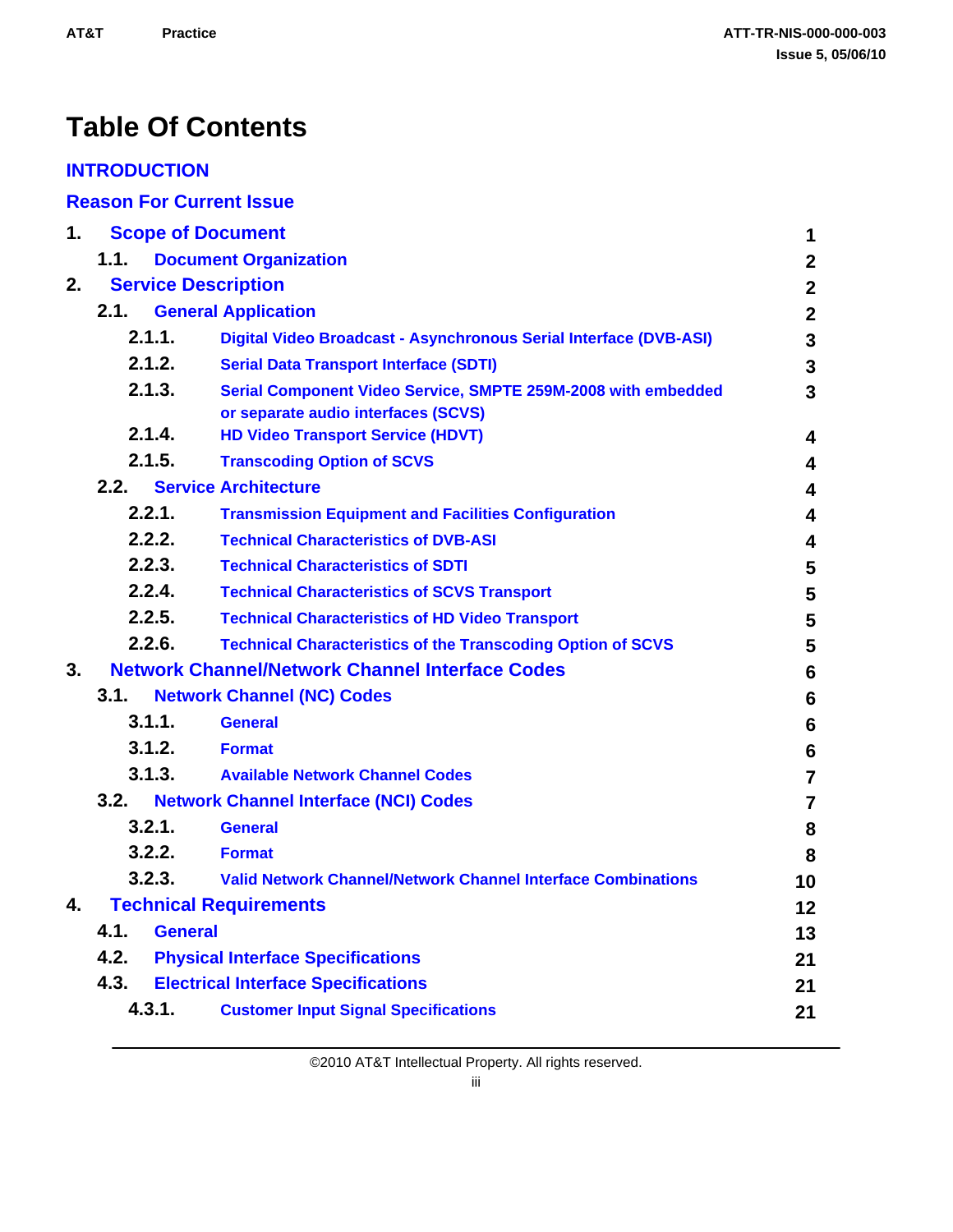|                  |                     | 4.3.2.<br><b>DVB-ASI and SDTI Input Signal Specifications</b>       | 21 |
|------------------|---------------------|---------------------------------------------------------------------|----|
| 4.3.3.           |                     | SCVS with or without separate audio embedding Input Signal          | 22 |
|                  |                     | <b>Specifications</b>                                               |    |
| 4.3.4.<br>4.3.5. |                     | <b>Transcoding Option of SCVS Input Signal Specifications</b>       | 22 |
|                  |                     | <b>HDVT Input Signal Specifications</b>                             | 22 |
|                  |                     | 4.3.6.<br><b>Customer Cable Connection Specifications</b>           | 22 |
|                  | 4.4.                | <b>Optical Interface Specifications</b>                             | 23 |
|                  | 4.5.                | <b>Performance Parameters for DVB-ASI</b>                           | 23 |
|                  | 4.6.                | <b>Performance Parameters for SDTI</b>                              | 23 |
|                  | 4.7.                | <b>Performance Parameters for SDI</b>                               | 23 |
|                  | 4.8.                | <b>Performance Parameters for Transcoding Option of SCVS</b>        | 25 |
|                  | 4.9.                | <b>Performance Parameters for HDVT</b>                              | 25 |
|                  |                     | <b>4.10. Environmental Requirements</b>                             | 26 |
| 5.               |                     | <b>Maintenance</b>                                                  | 26 |
|                  | 5.1.                | <b>Customer Responsibilities</b>                                    | 26 |
|                  | 5.2.                | <b>AT&amp;T Responsibilities</b>                                    | 26 |
| 6.               |                     | <b>Contact List</b>                                                 | 27 |
| 7.               |                     | <b>References</b>                                                   | 27 |
|                  | 7.1.                | <b>American National Standards Institute Documents</b>              | 27 |
|                  | 7.2.                | <b>Telcordia® Documents</b>                                         | 27 |
|                  | 7.3.                | <b>Society of Motion Picture and Television Engineers Documents</b> | 27 |
|                  | 7.4.                | <b>Military Standards Documents</b>                                 | 28 |
|                  | 7.5.                | <b>European Standards Documents</b>                                 | 28 |
|                  | 7.6.                | <b>Ordering Information</b>                                         | 28 |
|                  | 7.7.                | <b>Trademarks</b>                                                   | 30 |
|                  | A.1.                | <b>Document Specific Acronyms</b>                                   | 30 |
|                  | A.2.                | <b>Acronyms Dictionary</b>                                          | 32 |
|                  | A.3.                | <b>Glossary</b>                                                     | 32 |
|                  | <b>Revision Log</b> |                                                                     | 30 |
|                  | <b>ACRONYMS</b>     |                                                                     | 30 |
|                  |                     |                                                                     |    |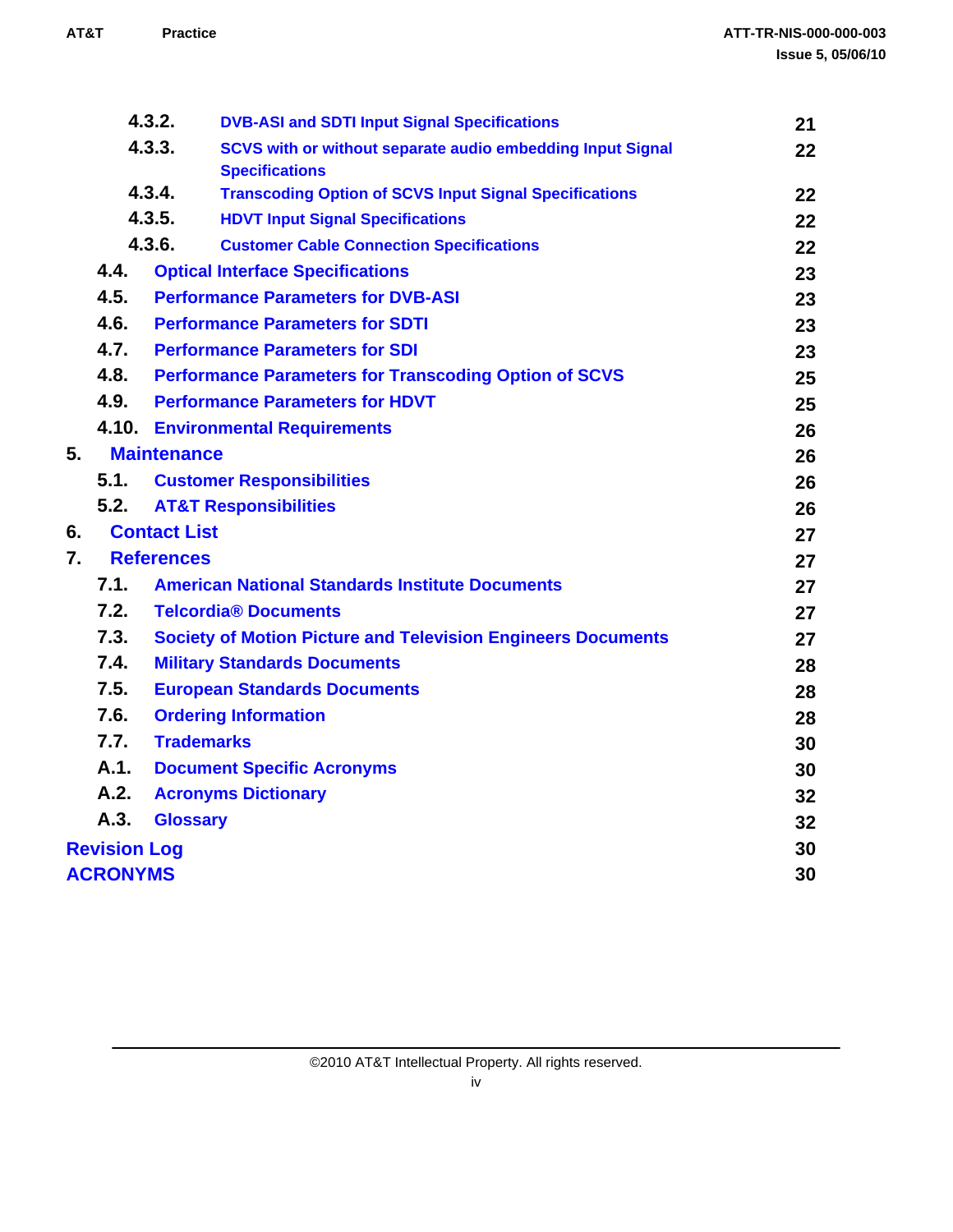### <span id="page-4-0"></span>**Reason For Current Issue**

| <b>Issue Number</b> | Date     | <b>Description</b>                                            | <b>Published By</b> |
|---------------------|----------|---------------------------------------------------------------|---------------------|
|                     | 05/06/10 | Add multiple DVB-ASI<br>streams to Optical Handoff<br>Options | rh4979              |

### **INTRODUCTION**

This technical publication describes the Digital Video Broadcasting - Asynchronous Serial Interface, Serial Data Transport Interface and HD Video Transport Service for IntraLATA Services.

## **1. Scope of Document**

DVB/ASI service is typically used by cable TV operators and others that require single (SPTS) or multi-channel per transport stream (MPTS) for MPEG2 or MPEG4-AVC/H.264 compatible transport at all rates up to 214 Mbps carried on a 270 Mbps bearer. This service will only be available on a two-point basis, including hubs where available. ASI is a physical interface for transporting an MPEG2 or MPEG4-AVC/H.264 video transport stream at a common 270 Mbps rate regardless of TS rate. ASI is defined in EN50083-9 European Standard document.

SDTI service is used for transporting data in the active picture region of a SMPTE 259M-2008 signal. The specifics are defined in SMPTE 305M-2005. No specific protocols are defined. The data stream uses the digital television active line for payload. Ancillary data packets, defined by SMPTE 291M in the horizontal blanking interval are used to identify the payload application. Payload data rates up to (approximately) 200 Mbps exist for a 270 Mbps SDI system.

HD Video Transport Service is used to transport uncompressed HD video from a HD source compliant with SMPTE 292-2008 at a 1.485 Gbps rate, to transport HD video compressed by the customer to a transport stream compliant with SMPTE 310M-2004 at a 19.39 Mbps rate, to transport Serial Digital Interface video compliant with SMPTE 259M-2008 at a 270 Mbps rate, to transport Serial Data Transport Interface video compliant with SMPTE 305M-2005 at a 270 Mbps rate and to transport Digital Video Broadcast - Asynchronous Serial Interface video compliant with European Standard EN 50083-9 at a 270 Mbps rate.

This document covers distinguishing service features, technical specifications and defines valid interfaces. The customer will use this document to understand the technical features of this service offering. This document will aid the customer in ordering the service and provide an understanding of the technical specifications of signals at the network interface to the customer, as well as system performance parameters and responsibilities for the service by AT&T Inc and the customer.

Both SMPTE 305M-2005 and SMPTE 259M-2008 can be provisioned with external audio embedding and disembedding. Both analog and AES/EBU digital audio are available.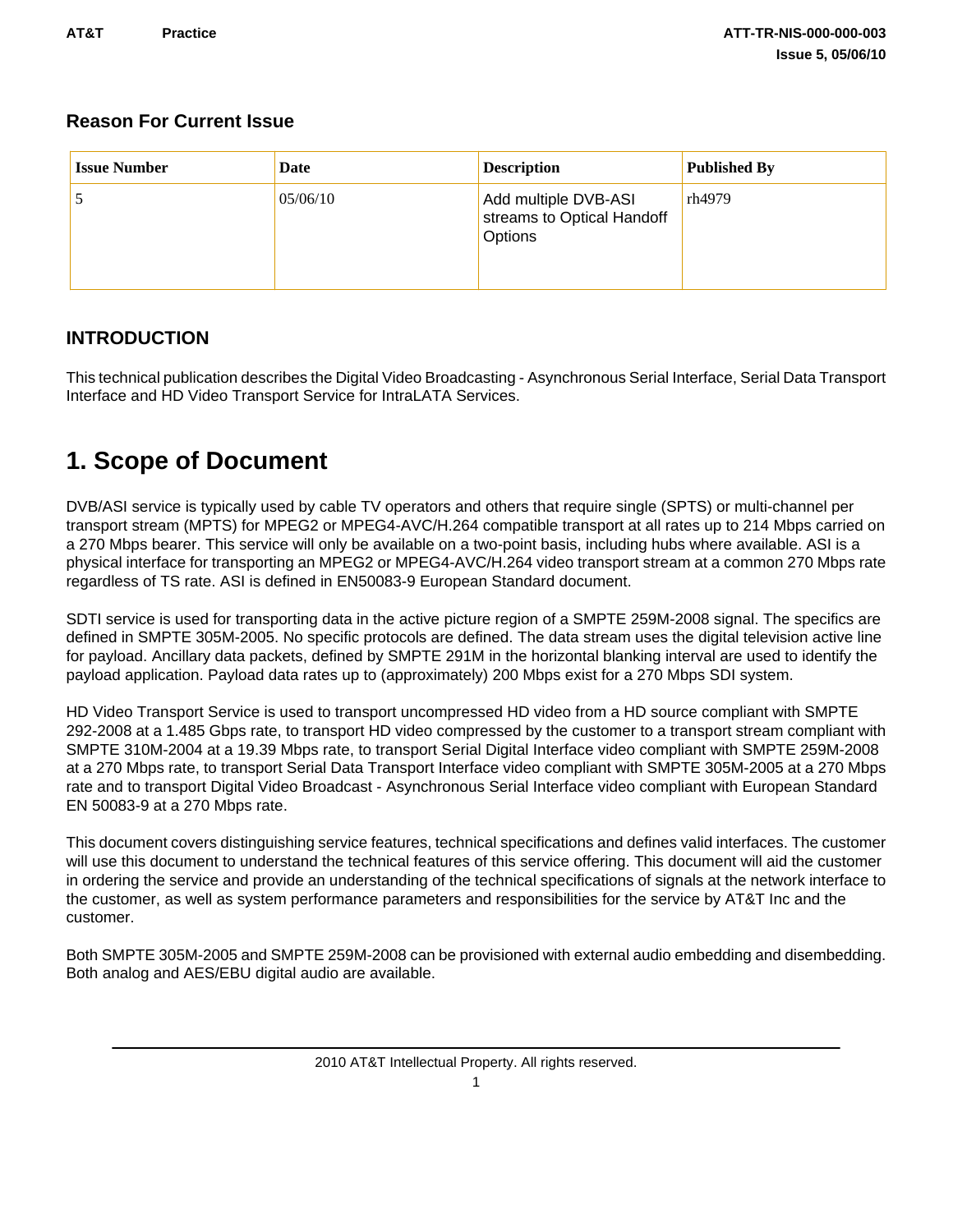## <span id="page-5-0"></span>*1.1. Document Organization*

This document is organized as follows:

- Chapter 1 Scope of Document
- Chapter 2 Service Description
- Chapter 3 Network Channels and Interfaces
- Chapter 4 Technical Requirements

**NOTE: Service performance parameters are shown in this chapter** 

- Chapter 5 Maintenance of Service
- Chapter 6 Contact List
- Chapter 7 References to all related technical documents and ordering procedures
- Chapter A1 Document Specific Acronyms
- Chapter A2 Acronyms Dictionary
- Chapter A3 Glossary

### **2. Service Description**

### *2.1. General Application*

The Digital Video Broadcasting - Asynchronous Serial Interface 270 Mbps (DVB-ASI) offered by AT&T is designed for one-way, two-point applications (hubbing where available) initially. This service is provided over standard fiber optic facilities for transporting a video signal(s) that has been processed to 270 Mbps.

--------------------------------

The Serial Data Transport Interface 270 Mbps (SDTI) offered by AT&T Inc is designed for one-way, two point applications (hubbing where available) initially. This service is provided over standard fiber optic facilities for transport of digital video or other data, that has been processed to 270 Mbps.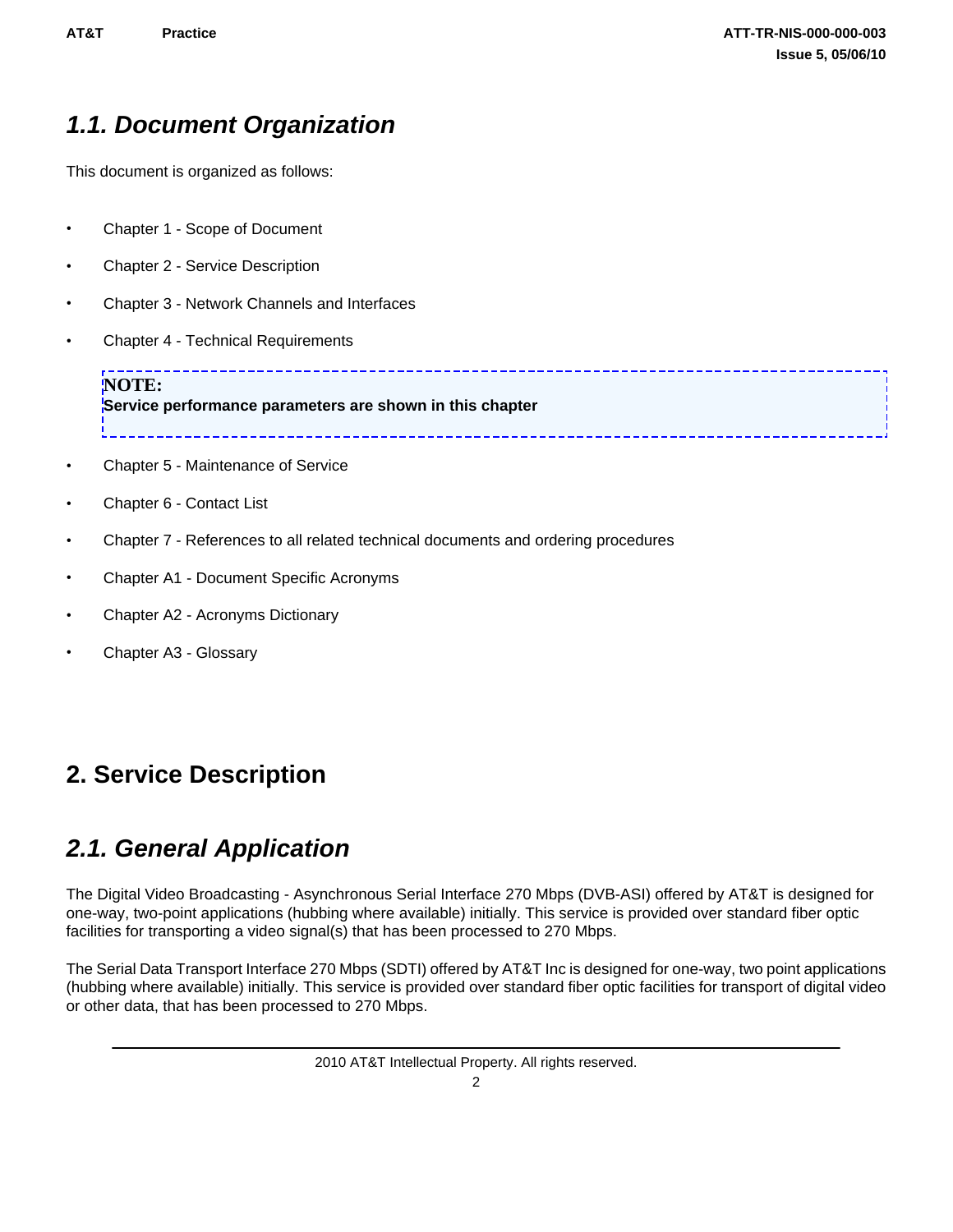<span id="page-6-0"></span>The Serial Digital Video Interface SMPTE 259M-2008 (SDI) offered by AT&T is designed for one-way, two point applications (hubbing where available). This service is provided over standard fiber optic facilities for transport of digital video and audio signals. The data rate is 270 Mbps.

The HD Video Transport Service offered by AT&T is designed for one-way, two point applications (hubbing where available). This service is provided over standard fiber optic facilities for transporting digital video signals that have been processed to 1.485 Gbps, 270 Mbps or 19.39 Mbps.

Transcoding is offered by AT&T as an optional feature of Serial Component Video Service (SCVS). Two types of transcoding is available, 310M Digital Interface - SCVS, SMPTE 310M-2004, 19.39 Mbps, to DVB-ASI, 270 Mbps and NTSC Analog Interface, NTSC analog video with up to four 20 KHz analog audio channels to SMPTE 259M-2008 (SDI), 270 Mbps.

## *2.1.1. Digital Video Broadcast - Asynchronous Serial Interface (DVB-ASI)*

DVB-ASI is a standard 270 Mbps transport of single or multiple MPEG2 or MPEG4-AVC/H.264 transport streams as defined in ISO/IEC 13818-1/AMD2:2008. The customer demarcation point shall operate in accordance with European Standard, (EN 50083-9). DVB-ASI uses 8b/10b coding of each word from a lookup table before serialization and is polarity sensitive (i.e., cannot be inverted). Unlike 270 Mbps SDI signals, DVB-ASI does not contain timing reference signals (TRS) to indicate start of active video (SAV) and end of active video (EAV).

Typical use of the DVB-ASI signals is for transporting compressed HDTV at 19.39 Mbps transport stream (ATSC/SMPTE 310M) and in the cable market for multiple 3-4 Mbps MPEG program transport streams for video on demand (VOD) or trunking. For the AT&T service the customer is responsible to combine multiple MPEG2 or MPEG4-AVC/H.264 signals to a transport stream and encapsulate this into a 270 Mbps ASI format. The transmission specifications to be used by the AT&T service are outlined in Chapter 4, Technical Requirements, of this document. Further details can be obtained from the standards document for the respective interface.

### *2.1.2. Serial Data Transport Interface (SDTI)*

SDTI is defined in SMPTE 305M-2005 and looks like the physical layer of a SMPTE 259M-2008 signal at 270 Mbps. The data stream uses the digital television active line for the payload. Ancillary data packets defined by SMPTE 291M in the horizontal blanking interval are used to identify the payload application. Payload data rates are up to 200 Mbps for 270 Mbps SDI systems.

The transport protocol is undefined, however the payload data may be organized in fixed length or variable length blocks. The key here is that the information must be organized so that it resembles a SMPTE 259M-2008 data stream with active picture and ancillary data space which is in compliance with SMPTE 291M-1998. While SDTI may be used to carry a compressed SMPTE 292-2008 signal, this is not the only data that can be transported. Compression of HDTV signals is not a part of this reference or service.

## *2.1.3. Serial Component Video Service, SMPTE 259M-2008 with embedded or separate audio interfaces (SCVS)*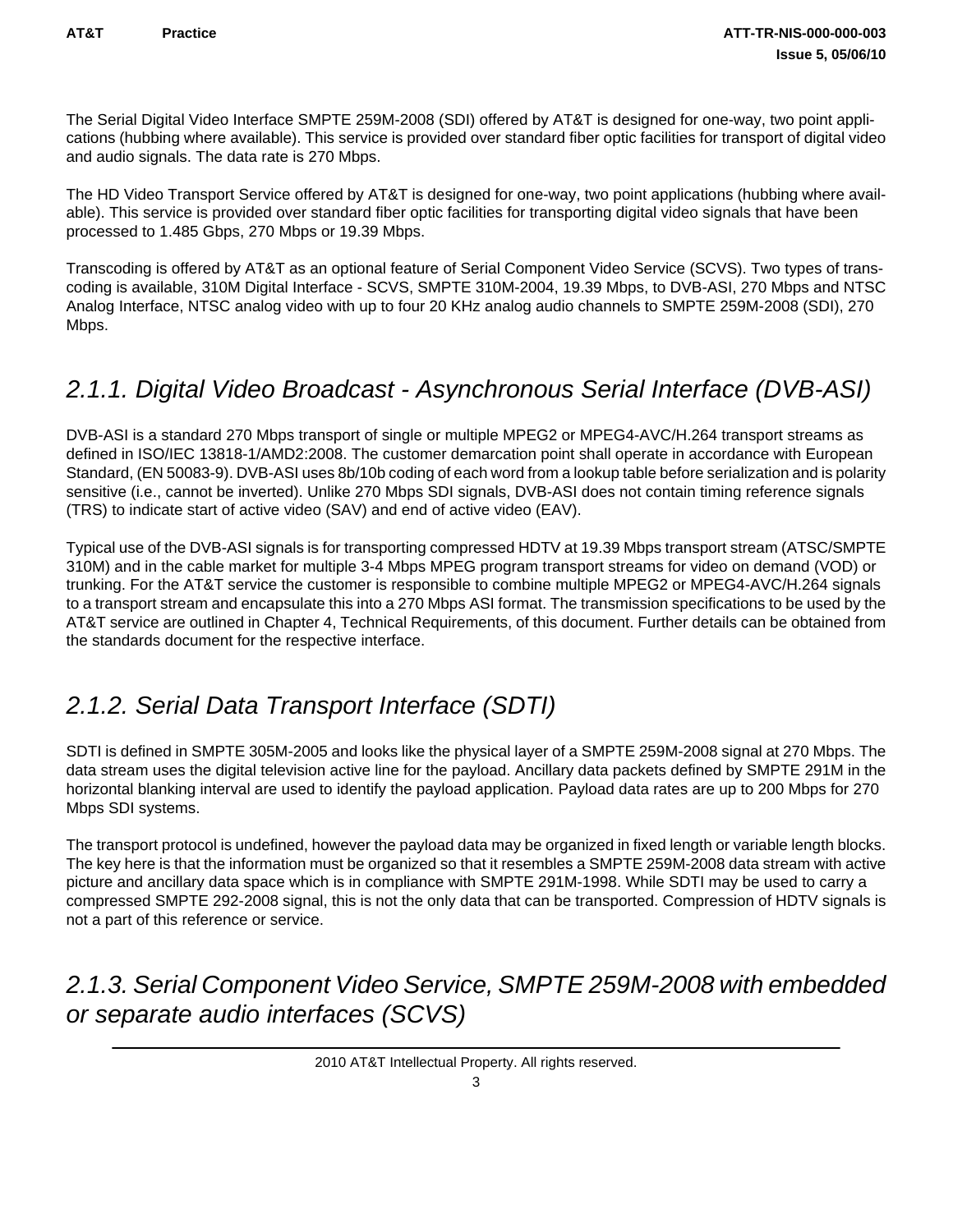<span id="page-7-0"></span>SCVS is based on SMPTE 259M-2008 transport with either embedded or separate analog or digital audio interfaces. These interfaces are in SMPTE 272M-2004 and ANSI S.4.40 for physically separate analog or digital audio interfaces.

### *2.1.4. HD Video Transport Service (HDVT)*

HD Video Transport Service is based on SMPTE 292-2008, uncompressed digital video format signals at 1.485 Gbps, SMPTE 259M-2008 uncompressed digital video format signals at 270 Mbps, SMPTE 305M-2005 digital video format signals at 270 Mbps, EN 50083-9 digital video format signals at 270 Mbps and SMPTE 310M-2004, compressed digital video format signals at 19.39 Mbps.

## *2.1.5. Transcoding Option of SCVS*

The Transcoding option of SCVS is available in two forms, 310M Digital Interface, SMPTE 310M-2004, compressed digital video format signals at 19.39 Mbps, transcoded to DVB-ASI, EN 50083-9 digital video format signals at 270 Mbps or NTSC Analog Interface, NTSC analog video with up to four 20 KHz analog audio channels (Telcordia GR-338-CORE) to SMPTE 259M-2008 uncompressed digital video format signals at 270 Mbps.

## *2.2. Service Architecture*

## *2.2.1. Transmission Equipment and Facilities Configuration*

AT&T will provide an electrical or optical interface and physical channel connection as described in this publication. The transport facilities will use fiber optic transmission facilities between the end-user or carrier premises and the serving AT&T Central Office. Fiber Optic facilities will also be used for the signal transport in case multiple Central Offices are involved. As the specifications for optical transport in the referenced documents for ASI are for intra-facility links with optical budgets as low as 6dB using multimode optical fiber, the SMPTE 297-2006 specification covering the transport of 270 Mbps for inter-facility applications is used. This specification provides for 30dB optical budgets using single mode optical fiber. SDTI follows the AT&T specifications for SDI or SMPTE 259M-2008.

## *2.2.2. Technical Characteristics of DVB-ASI*

The DVB-ASI signal is comprised of multiple digital video streams compressed using MPEG2/MPEG4-AVC/H.264 techniques. The quality of the signals depends on the compression factor. The customer will be responsible for compression and encoding of the multiple video streams while AT&T will provide transport without making any changes to the content of the signal.

Where facilities are available, AT&T may design transport streams to deliver multiple SCVS or HDVT circuits in the same OC-3c or OC-12c, to or from a customer. Currently this design is only available for DVB-ASI services. It is understood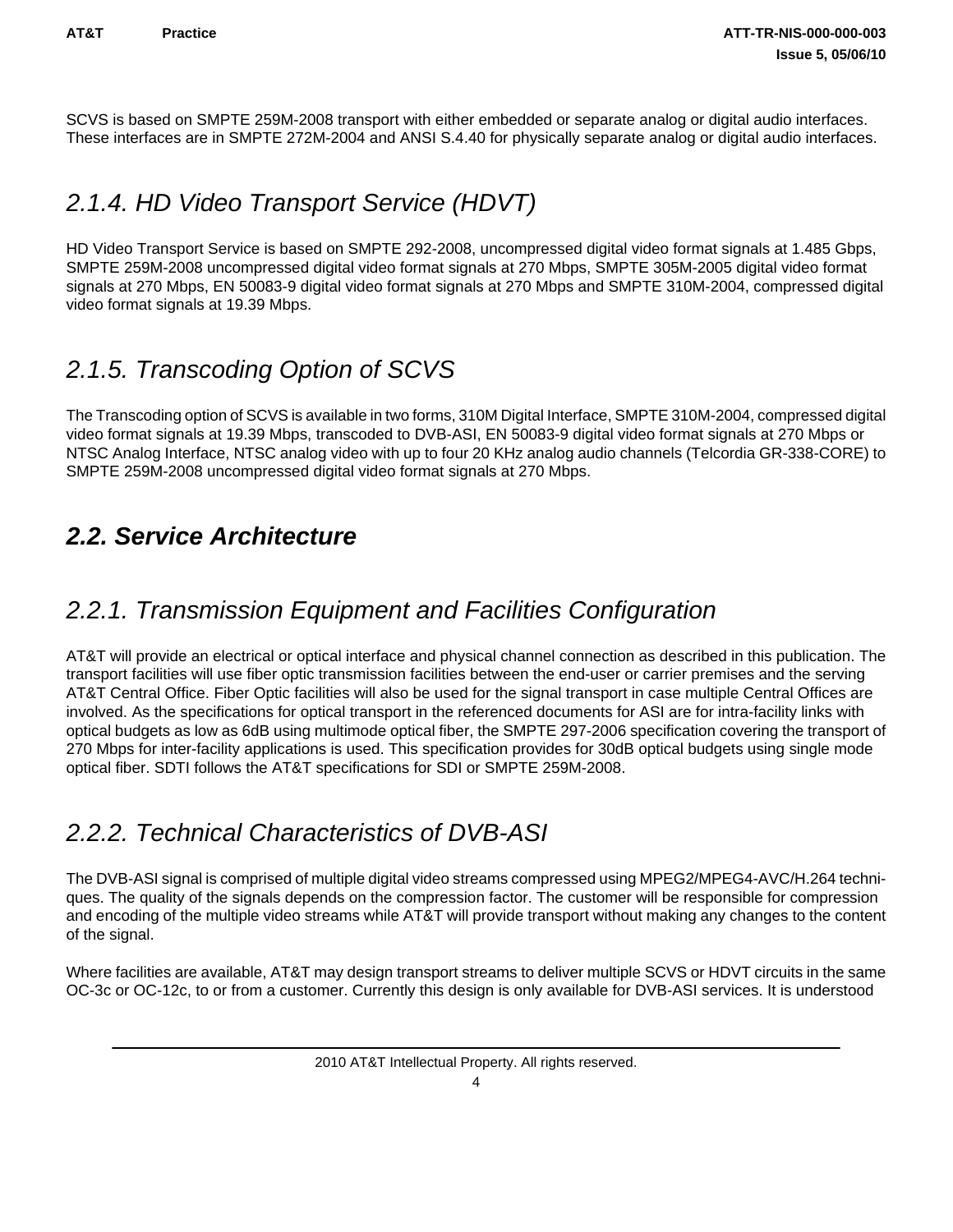<span id="page-8-0"></span>that the aggregated bandwidth will not exceed the OC-3c or OC-12c Optical Handoff specifications described in paragraph 4.4.

### *2.2.3. Technical Characteristics of SDTI*

The SDTI signal is comprised of different payloads. The active picture payload and the Ancillary data space payload. Since this transport interface is often used for the transport of compressed HDSDI signals, the customer will be responsible for compression and encoding of the HDSDI signal and the subsequent decoding. The AT&T network will provide transport without making any changes to the content of the signal.

### *2.2.4. Technical Characteristics of SCVS Transport*

The SCVS signal is comprised of multiple payloads. The active picture payload and the ancillary data space payload. This is a SMPTE 259M-2008 signal operating at 270 Mbps. Included in the ancillary data space payload are the AES/ EBU audio packets. SMPTE 272M-2004 defines the formatting for television of AES/EBU audio. Also see ANSI S4.40. The AES/EBU packets are arranged in groups of four. Generally, the Telco will only be using Group one for audio embedding of four analog channels or two AES/EBU channel stereo pairs. Audio sampled at 48 Khz and clock locked is the preferred implementation. Minimum or default operation supports 20 bits of audio data. It is possible to have one end of the audio circuit analog with a 600 ohm balanced input with 20 KHz of bandwidth, with the other end of the circuit digital 110 ohm balanced with 20 KHz of bandwidth.

## *2.2.5. Technical Characteristics of HD Video Transport*

HD Video Transport provides for the transport of digital video streams at bit rates of 1.485 Gbps, 270 Mbps or 19.39 Mbps. The SMPTE standard 292-2008 defines the formatting of a digital video stream operating at 1.485 Gbps. Both active picture and ancillary data space payloads are included. SMPTE 299M-2004 defines the formatting of AES/EBU digital audio data that may be embedded by the customer in the 1.485 Gbps digital video stream. If an OC3c/OC12c optical handoff is requested, JPEG 2000 compression is used. ISO/IEC standard 15444-1:2004, Information technology - JPEG 2000 image coding system: Core coding system, defines JPEG 2000 compression. For digital video streams operating at 270 Mbps, see paragraph 2.2.2. for DVB-ASI, 2.2.3. for SDTI and 2.2.4. for SCVS. SMPTE 310M-2004 defines the formatting of a digital video stream operating at 19.39 Mbps. All audio must be embedded/de-embedded by the customer.

# *2.2.6. Technical Characteristics of the Transcoding Option of SCVS*

The Transcoding option of SCVS provides for two types of transcoding:

310M Digital Interface, SMPTE 310M-2004, compressed digital video format signals at 19.39 Mbps, transcoded to DVB-ASI, EN 50083-9 digital video format signals at 270 Mbps. Transcoding is provided in one direction only, SMPTE 310M-2004 to DVB-ASI.

NTSC Analog Interface, NTSC analog video with up to four 20 KHz analog audio channels (Telcordia GR-338-CORE) to SMPTE 259M-2008 (SDI) uncompressed digital video format signals at 270 Mbps. Transcoding is provided in either direction, NTSC analog video to SMPTE 259M-2008 (SDI), or SMPTE 259M-2008 (SDI) to NTSC analog video.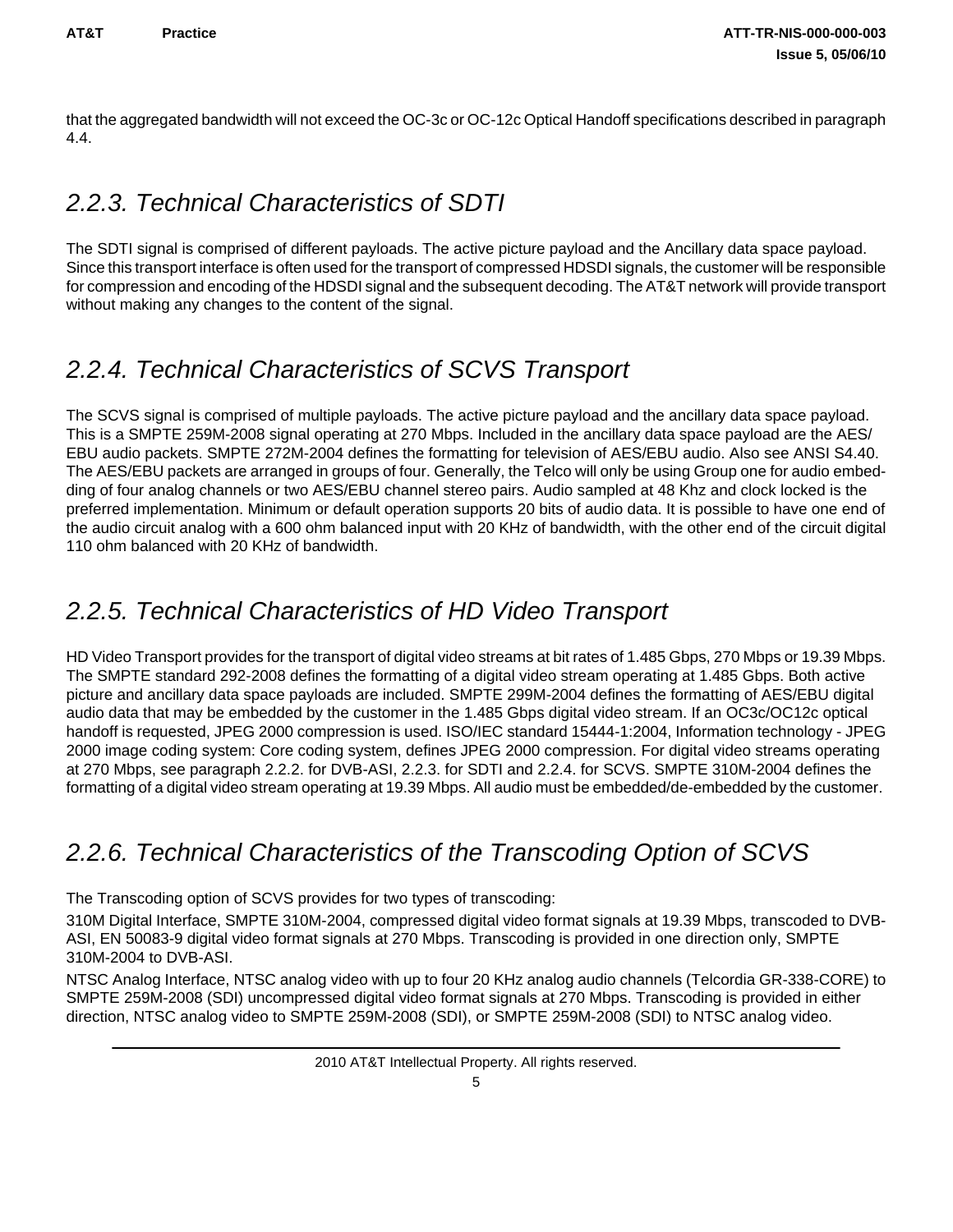### <span id="page-9-0"></span>**3. Network Channel/Network Channel Interface Codes**

## *3.1. Network Channel (NC) Codes*

### *3.1.1. General*

Network Channel (NC) codes are a part of the Telcordia® COMMON LANGUAGE® code set. The NC code is used to identify a channel used with the service. This section identifies the available channels and their NC codes.

### *3.1.2. Format*

An NC code is a four-character code with two data elements:

Channel Code

Optional Feature Code

The format is illustrated in Figure 3-1.

Figure 3-1

| Data Element              | <b>Channel Code</b> | <b>Channel Code</b> | <b>Optional Feature</b><br>Code | <b>Optional Feature</b><br>Code |
|---------------------------|---------------------|---------------------|---------------------------------|---------------------------------|
| <b>Character Position</b> |                     |                     |                                 |                                 |
| <b>Character Key</b>      | Δ                   |                     | $X$ or $-$                      | $X$ or $-$                      |

#### $X =$  Alphanumeric

- = Hyphen

The **Channel Code** (character positions 1 and 2) is a two-character alpha or alphanumeric code that describes the channel service in an abbreviated form. The channel code will frequently, but not always, be specified as the service code of the special service circuits or the transmission grade of the message trunk circuit. The NC channel code field is always filled.

The **Optional Feature Code** (character positions 3 and 4) is a two-character alpha or alphanumeric or hyphen code that represents the option codes available for each channel code. Varying combinations of this code will allow the customer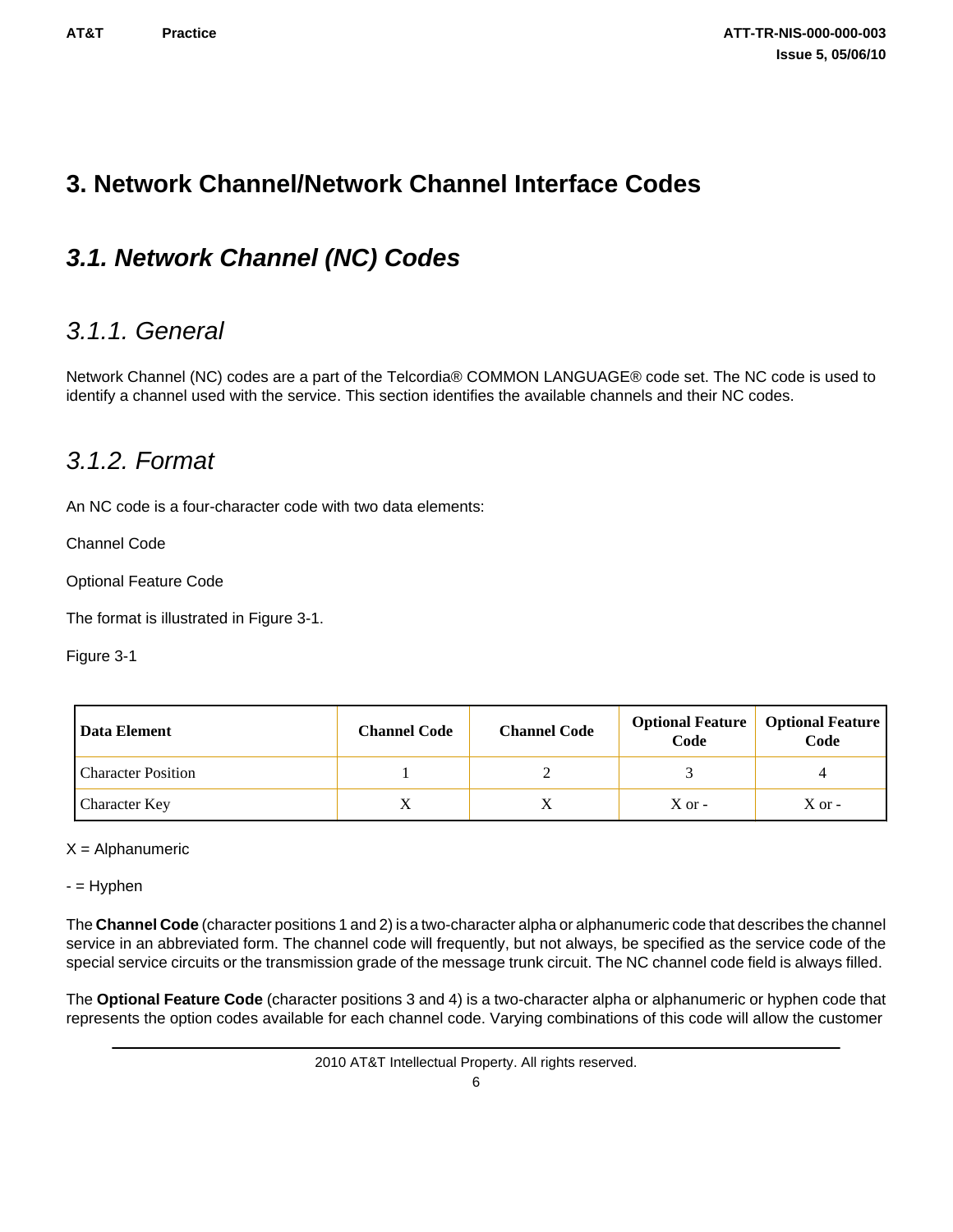<span id="page-10-0"></span>to enhance the technical performance of the requested channel, or to further identify the type of service. It is also used to specify options such as conditioning, effective 4-wire, multiplexing, etc. The NC optional code field is always filled.

Further information about NC Codes may be found in ANSI T1.223-1991, Information Interchange - Structure and Representation of Network Channel (NC) and Network Channel Interface (NCI) Codes for the North American Telecommunications System.

### *3.1.3. Available Network Channel Codes*

Table 3-1 lists the available Network Channel (NC) codes for Digital Video Service at 270 Mbps (SCVS-270) and HD Video Transport Service.

Table 3-1

| <b>Network</b><br><b>Channel</b><br>Code | Optional<br><b>Feature</b><br>Code | <b>Description</b>                                                                                                                                                                       | NC/<br><b>NCI</b><br><b>Table</b> |
|------------------------------------------|------------------------------------|------------------------------------------------------------------------------------------------------------------------------------------------------------------------------------------|-----------------------------------|
| TD                                       |                                    | Video, Serial Digital Video up to 270 Mbps - Uncompressed SD-SDI per SMPTE 259M                                                                                                          | $3-4$                             |
|                                          | $A-$                               | Video, Serial Digital Video up to 270 Mbps - DVB-ASI, Digital Video Broadcasting -<br>Asynchronous Serial Interface per EN 50083-9                                                       | $3-4$                             |
|                                          | AS                                 | Video, Serial Digital Video up to 270 Mbps - DVB-ASI, Digital Video Broadcasting -<br>Asynchronous Serial Interface per EN 50083-9, CO Switched                                          | $3-4$                             |
|                                          | $-S$                               | Video, Serial Digital Video up to 270 Mbps - Uncompressed SD-SDI per SMPTE 259M -<br>CO Switched                                                                                         | $3-4$                             |
|                                          | $G-$                               | Video, Serial Digital Video up to 270 Mbps - Flexible Transport of video services including<br>SD-SDI (SMPTE 259M), SDTI (SMPTE 305M), or DVB-ASI (Standard EN 50083-9)                  | $3-4$                             |
|                                          | <b>GS</b>                          | Video, Serial Digital Video up to 270 Mbps - Flexible Transport of video services including<br>SD-SDI (SMPTE 259M), SDTI (SMPTE 305M), or DVB-ASI (Standard EN 50083-9) - CO<br>Switched | $3-4$                             |
| TR                                       | $B -$                              | Video, Flexible Rate - Flexible Transport of video services including SMPTE 310M - 19.39<br>Mbps, SMPTE 292 - 1.485 Gbps, SMPTE 259M - SDI, SMPTE 305M - SDTI, DVB-ASI                   | $3-4$                             |
|                                          | <b>BS</b>                          | Video, Flexible Rate - Flexible Transport of video services including SMPTE 310M - 19.39<br>Mbps, SMPTE 292 - 1.485 Gbps, SMPTE 259M - SDI, SMPTE 305M - SDTI, DVB-ASI -<br>CO Switched  | $3-4$                             |

## *3.2. Network Channel Interface (NCI) Codes*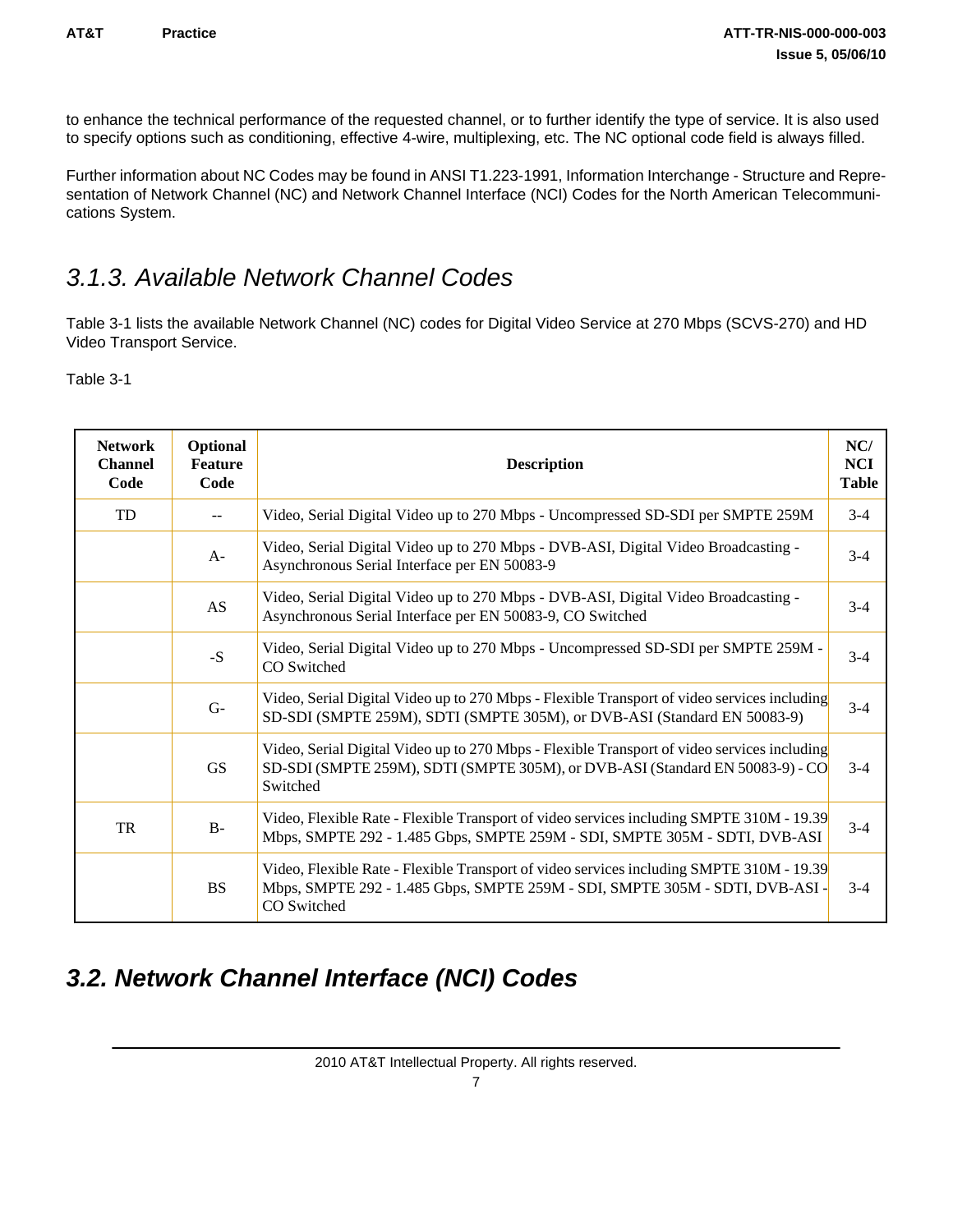### <span id="page-11-0"></span>*3.2.1. General*

Network Channel Interface (NCI) codes are a part of the COMMON LANGUAGE® code set. The NCI code is used to identify a network interface of a service in our mechanized systems. This chapter defines the NCI codes used with SCVS 270 Mbps Flexible Video Interface (SD-SDI, SDTI, and DVB-ASI) and HD Video Transport Service.

### *3.2.2. Format*

An NCI code is a maximum twelve-character code that consists of five (5) data elements:

Total Conductors

Protocol

Impedance

Protocol Options

Transmission Level Point(s) (TLP)

The first three fields are required. The last two are optional. The format is illustrated in Figure 3-2.

**Total Conductors** (character positions 1 and 2) is a two-character numeric code that represents the total number of physical conductors (e.g., wires or fibers) required at the interface.

**Protocol** (character position 3 and 4) is a two-character alpha code that defines requirements for the interface regarding signaling/transmission. For SCVS-270 and HD Video Transport Service the protocol code and options are defined as follows.

Protocol Code TB = 19.39 Mbps MPEG-2 One-Way Video Channel, Per SMPTE 310M Compliant

Protocol Code TG = Flexible Video Interface, Auto-Sensing port accommodates a number of video interface types as designated in the protocol options. (The customer may change video type without notifying the provider).

Protocol Code TR = Flexible Video Interface, Auto-Sensing port accommodates a number of video interface types as designated in the protocol options. (The customer may change video type without notifying the provider).

Protocol Code TV = Television Interface

Protocol Code SO = SONET/SDH Optical Interface

Figure 3-2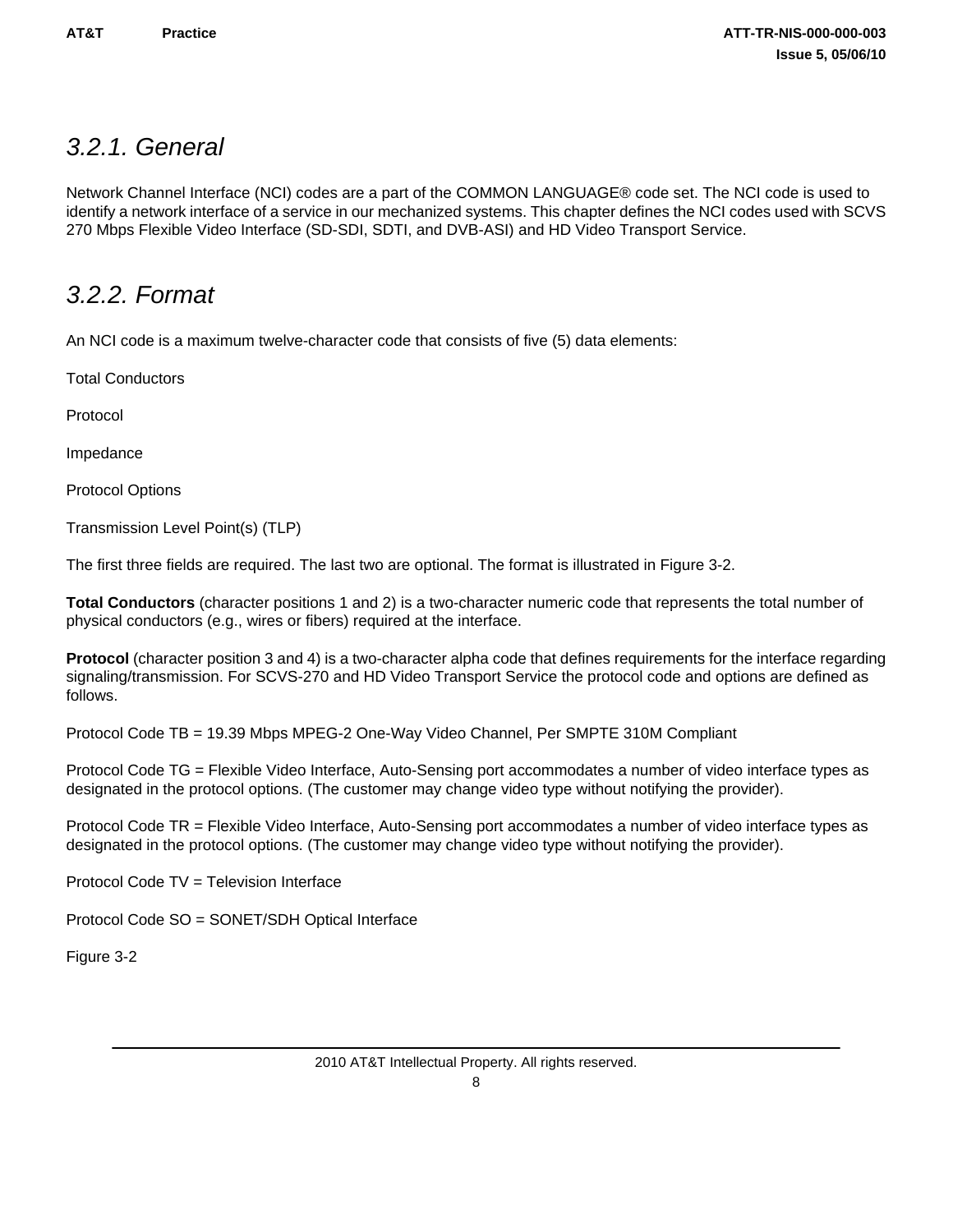|   | <b>Total Conductors</b> |   | <b>Protocol</b> | Impe-<br>dance | De-<br>limit-<br>er |                | <b>Protocol Options</b> |                           | De-<br>limit-<br>er | <b>TLP</b><br><b>Trans-</b><br>mit | <b>TLP</b><br><b>Receive</b> |
|---|-------------------------|---|-----------------|----------------|---------------------|----------------|-------------------------|---------------------------|---------------------|------------------------------------|------------------------------|
|   | 12                      |   | 34              | ◡              |                     | 789            |                         | 10                        |                     | 12                                 |                              |
| N | N                       | A | A               | X              |                     | v<br>$\Lambda$ | X                       | $\mathbf{v}$<br>$\Lambda$ |                     | $X$ or -                           | $X$ or -                     |

 $A =$  Alpha

 $N =$  Numeric

 $X =$  Alphanumeric

. = Delimiter (Normally a period)

 $-$  = Hyphen

**Impedance** (character position 5) is a one-character alpha or numeric code representing the nominal reference impedance that will terminate the channel for the purpose of evaluating transmission performance. Values are listed in Table 3-2.

Table 3-2

| <b>Impedance in Ohms (Character Position 5)</b> |  |  |  |  |
|-------------------------------------------------|--|--|--|--|
| Data Value<br>Code                              |  |  |  |  |
| 75                                              |  |  |  |  |
| Fiber                                           |  |  |  |  |

**Protocol Options** (character positions 7, 8, and 9) is a one to three-character alpha, numeric, or alphanumeric code that describes additional features (e.g., bit rate or bandwidth) on the Protocol to be used. It is an optional field that is always left justified. The audio impedances are not included in this table as it is secondary to the video. They will be specified elsewhere in this document.

Option A - Serial Digital 270 Mbps service including SD-SDI (SMPTE 259M), SDTI (SMPTE 305M), or DVB-ASI (Standard EN 50083-9) on a single Coaxial interface.

Option B - HD Video Transport Service including SMPTE 310M - 19.39 Mbps, SMPTE 292 - 1.485 Gbps, SD-SDI (SMPTE 259M), SDTI (SMPTE 305M), or DVB-ASI (Standard EN 50083-9) on a single Coaxial interface.

Option E - Embedded Ancillary [Note: Either one of the following scenarios apply: Four AES/EBU Audio groups (each Audio group = two AES/EBU Data channels = one 20 kHz Stereo set), or Any ancillary data (as in proposed SMPTE 291M-1998, from SMPTE 291M-1996).]

Option 3 - OC3 Optical (this code was created for use with non-SONET channels with SONET handoffs where the specific OC rate must be specified)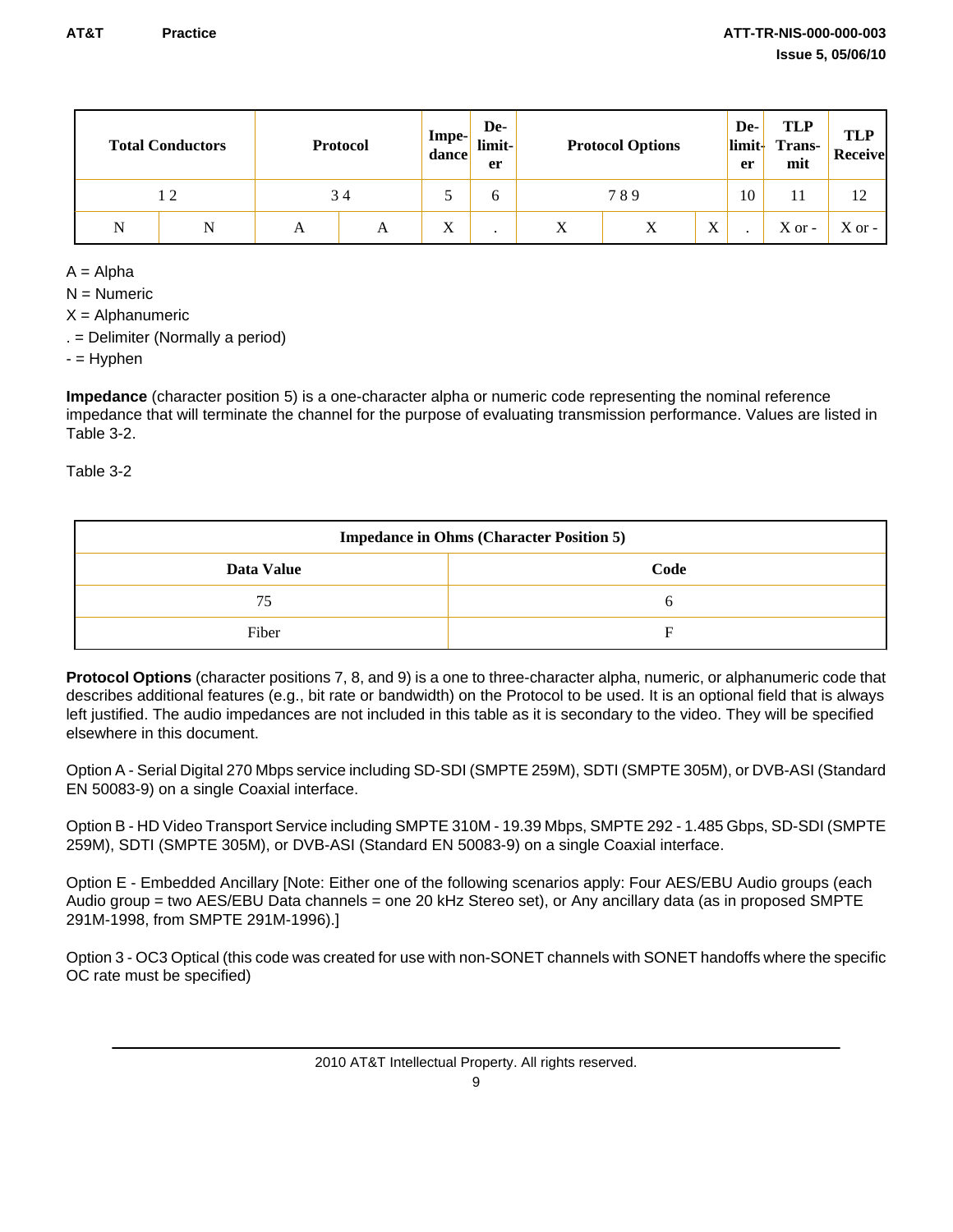<span id="page-13-0"></span>Option 12 - OC12 Optical (this code was created for use with non-SONET channels with SONET handoffs where the specific OC rate must be specified)

Option 20A - Video Channel Plus One, Two, Three or Four 2-Wire 20kHz Audio Channels

Option 20D - Video Plus 1 though 4 2-Wire 20 kHz linearly represented digital audio (i.e. AES/EBU)

**Transmission Level Point(s)** (character positions 11 and 12) is assigned one or two character alpha code corresponding to a value for Transmission Level Point(s) (TLPs) from either the Exchange Carrier/service provider or customer end. However, for video services such as SDI, DVB-ASI, SDTI or HDVT the TLP field refers to direction of the circuit and the fact that the transmission level is specified by AT&T at both transmit and receive ends. Values are listed in Table 3-3.

Further information about NCI Codes may be found in ANSI T1.223-2004

Table 3-3

| <b>Transmission Level Point Code (Character Positions 11 and 12)</b> |  |  |  |  |
|----------------------------------------------------------------------|--|--|--|--|
| Code<br>Data Value                                                   |  |  |  |  |
| None This direction (One-way Service)                                |  |  |  |  |
| AT&T Specified                                                       |  |  |  |  |

### *3.2.3. Valid Network Channel/Network Channel Interface Combinations*

Table 3-4 lists applicable code combinations for SCVS and HDVT for a typical one way point-to-point or switched channel. The directionality of the circuits can be represented by adding "O-" and "-O" for transmit and receive, respectively. For example 02TG6.A.O- and 02TG6.A.-O will encompass transmit and receive Flexible Video up to 270 Mbps codes, respectively. A detailed explanation of the table elements is appropriate now. The set shows service as transmitted from one end-user or Carrier premises and received at another end-user or Carrier premises, or read as from third column to fourth column (reading left to right).

Table 3-4

| <b>Television Channel Service</b>                                  | <b>NC Code</b> | Transmit NCI Code at End- Receive NCI Code at End-<br>user or Carrier premises | user or Carrier premises |
|--------------------------------------------------------------------|----------------|--------------------------------------------------------------------------------|--------------------------|
| NTSC, Transcode to SDI Video + 2 AES digital pairs,<br>De-embed Rx | $TD-$          | 10TV6.20A.O-                                                                   | $06TD6.20D.-O$           |
| SDI Video + 2 AES digital pairs, Embed Tx, De-embed<br>Rx          | $TD-$          | $06TD6.20D.0-$                                                                 | 06TD6.20D.-O             |
| SDI Video + 2 AES digital pairs, Embed Tx                          | TD--           | $06TD6.20D.0-$                                                                 | $02T0E0$ -O              |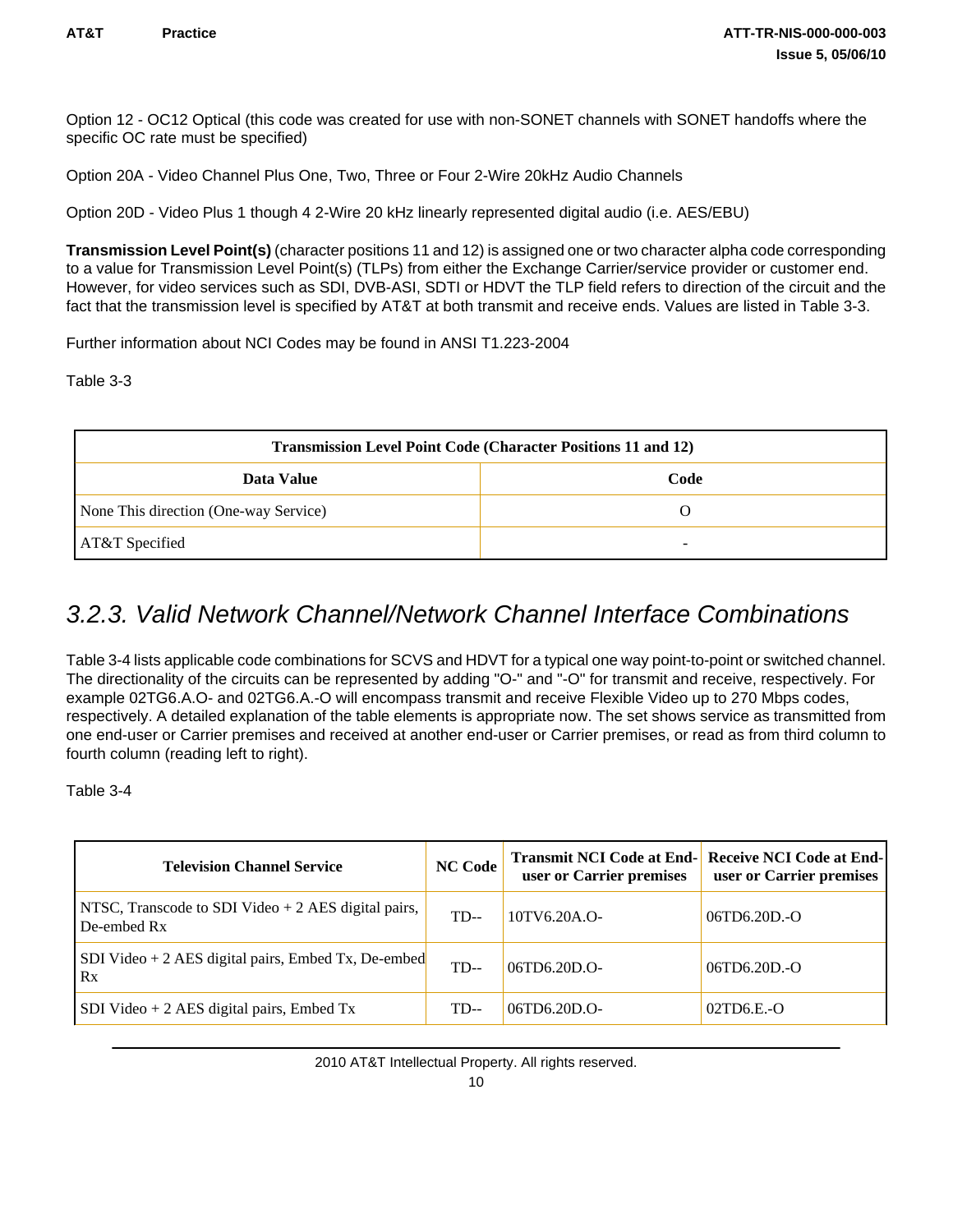| SDI Video + 2 AES digital pairs, De-embed Rx                                      | $TD-$       | 02TD6.E.O-   | 06TD6.20D.-O |
|-----------------------------------------------------------------------------------|-------------|--------------|--------------|
| SDI Video $+ 2$ AES digital pairs, Transcode to NTSC                              | $TD-$       | 06TD6.20D.O- | 10TV6.20A.-O |
| NTSC, Transcode to SDI Video $+4$ analog audio chan-<br>nels, De-embed Rx         | $TD-$       | 10TV6.20A.O- | 10TD6.20A.-O |
| SDI Video + 4 analog audio channels, Embed Tx, De-<br>embed Rx                    | $TD-$       | 10TD6.20A.O- | 10TD6.20A.-O |
| SDI Video + 4 analog audio channels, Embed Tx                                     | $TD-$       | 10TD6.20A.O- | 02TD6.E.-O   |
| SDI Video $+4$ analog audio channels, De-embed Rx                                 | $TD-$       | 02TD6.E.O-   | 10TD6.20A.-O |
| SDI Video $+4$ analog audio channels, Transcode to<br><b>NTSC</b>                 | $TD-$       | 10TD6.20A.O- | 10TV6.20A.-O |
| SDI Video + 2 AES digital pairs, Embed Tx, 4 and De-<br>embed Rx                  | $TD-$       | 06TD6.20D.O- | 10TD6.20A.-O |
| SDI Video + 4 analog audio channels, Embed Tx, 2 AES<br>digital pairs De-embed Rx | $TD-$       | 10TD6.20A.O- | 06TD6.20D.-O |
| SDI Video with Embedded Audio, Transcode to NTSC                                  | $TD-$       | 02TD6.E.O-   | 10TV6.20A.-O |
| NTSC, Transcode to SDI Video with Embedded Audio                                  | $TD-$       | 10TV6.20A.O- | 02TD6.E.-O   |
| SDI Video + 2 AES digital pairs, Embed Tx, Switched                               | TD-S        | 06TD6.20D.O- | 02TD6.E.-O   |
| SDI Video + $2$ AES digital pairs, De-embed Rx, Switch-<br>ed                     | TD-S        | 02TD6.E.O-   | 06TD6.20D.-O |
| SDI Video + 4 analog audio channels, Embed Tx,<br>Switched                        | TD-S        | 10TD6.20A.O- | 02TD6.E.-O   |
| SDI Video + 4 analog audio channels, De-embed Rx,<br>Switched                     | TD-S        | 02TD6.E.O-   | 10TD6.20A.-O |
| SDI Video with Embedded Audio, Transcode to NTSC,<br>Switched                     | TD-S        | 02TD6.E.O-   | 10TV6.20A.-O |
| NTSC. Transcode to SDI Video with Embedded Audio.<br>Switched                     | TD-S        | 10TV6.20A.O- | 02TD6.E.-O   |
| SMPTE 310M Video, Transcode to SDI Video with Em-<br>bedded Audio                 | TDA-        | 02TB6O-      | 02TG6.A.-O   |
| SMPTE 310M Video, Transcode to SDI Video with Em-<br>bedded Audio, Switched       | <b>TDAS</b> | 02TB6O-      | 02TG6.A.-O   |
| Flexible Transport of Video up to 270 Mbps                                        | TDG-        | 02TG6.A.O-   | 02TG6.A.-O   |
| Flexible Transport of Video up to 270 Mbps, Tx OC-3c                              | TDG-        | 01SOF.3.O-   | 02TG6.A.-O   |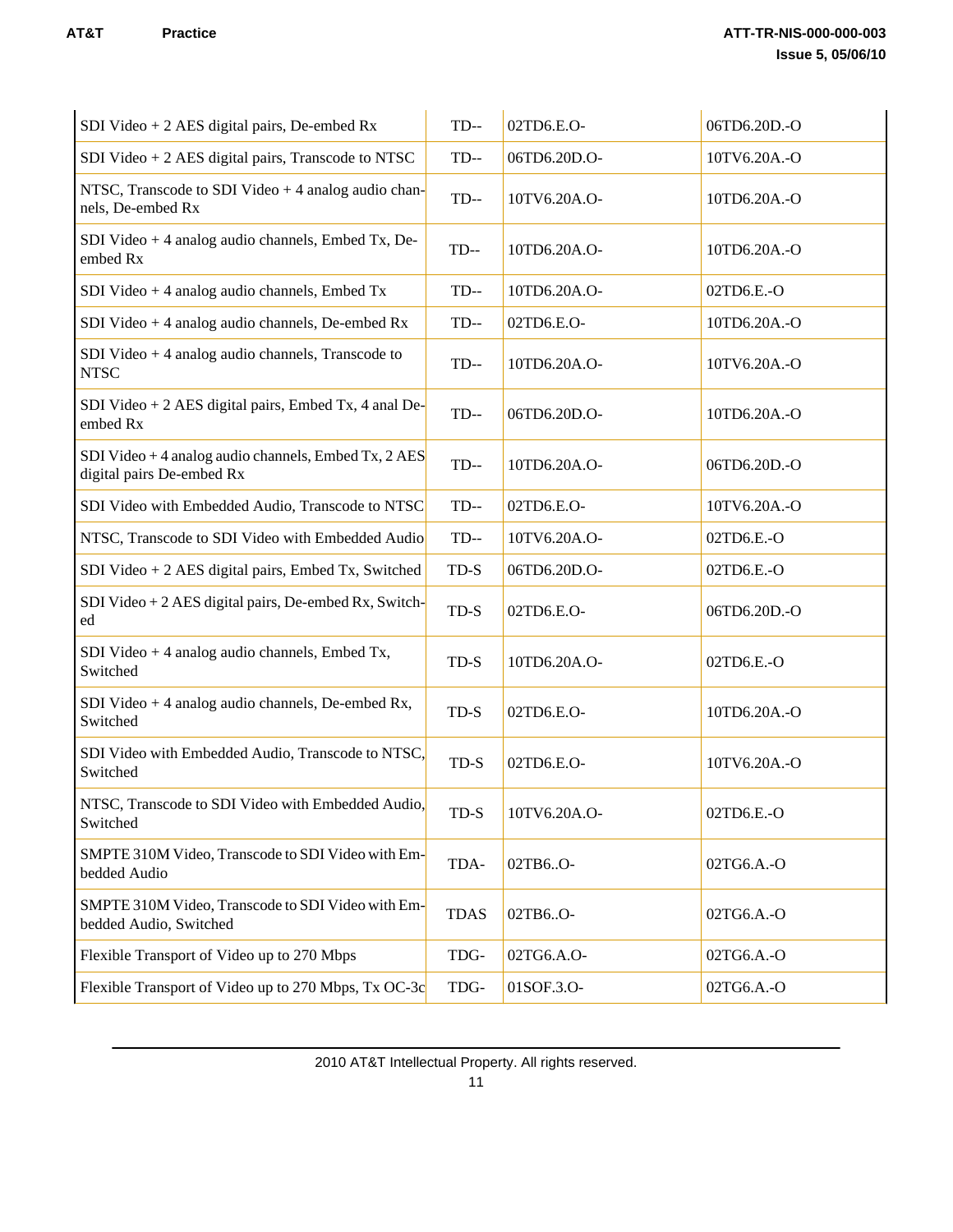<span id="page-15-0"></span>

| Flexible Transport of Video up to 270 Mbps, Rx OC-3c                 | TDG-        | 02TG6.A.O-  | 01SOF.3.-O  |
|----------------------------------------------------------------------|-------------|-------------|-------------|
| Flexible Transport of Video up to 270 Mbps, Tx OC-12c                | TDG-        | 01SOF.12.O- | 02TG6.A.-O  |
| Flexible Transport of Video up to 270 Mbps, Rx OC-12c                | TDG-        | 02TG6.A.O-  | 01SOF.12.-O |
| Flexible Transport of Video up to 270 Mbps, Switched                 | <b>TDGS</b> | 02TG6.A.O-  | 02TG6.A.-O  |
| Flexible Transport of Video up to 270 Mbps, Switched,<br>Tx OC-3c    | <b>TDGS</b> | 01SOF.3.O-  | 02TG6.A.-O  |
| Flexible Transport of Video up to 270 Mbps, Switched,<br>Rx OC-3c    | <b>TDGS</b> | 02TG6.A.O-  | 01SOF.3.-O  |
| Flexible Transport of Video up to 270 Mbps, Switched,<br>Tx OC-12c   | <b>TDGS</b> | 01SOF.12.O- | 02TG6.A.-O  |
| Flexible Transport of Video up to 270 Mbps, Switched,<br>Rx OC-12c   | <b>TDGS</b> | 02TG6.A.O-  | 01SOF.12.-O |
| Flexible Transport of Video up to 1.485 Gbps                         | TRB-        | 02TR6.B.O-  | 02TR6.B.-O  |
| Flexible Transport of Video up to 1.485 Gbps, Tx OC-3c               | TRB-        | 01SOF.3.O-  | 02TR6.B.-O  |
| Flexible Transport of Video up to 1.485 Gbps, Rx OC-3c               | TRB-        | 02TR6.B.O-  | 01SOF.3.-O  |
| Flexible Transport of Video up to 1.485 Gbps, Tx<br>$OC-12c$         | TRB-        | 01SOF.12.O- | 02TR6.B.-O  |
| Flexible Transport of Video up to 1.485 Gbps, Rx<br>$OC-12c$         | TRB-        | 02TR6.B.O-  | 01SOF.12.-O |
| Flexible Transport of Video up to 1.485 Gbps, Switched               | <b>TRBS</b> | 02TR6.B.O-  | 02TR6.B.-O  |
| Flexible Transport of Video up to 1.485 Gbps, Switched,<br>Tx OC-3c  | <b>TRBS</b> | 01SOF.3.O-  | 02TR6.B.-O  |
| Flexible Transport of Video up to 1.485 Gbps, Switched,<br>Rx OC-3c  | <b>TRBS</b> | 02TR6.B.O-  | 01SOF.3.-O  |
| Flexible Transport of Video up to 1.485 Gbps, Switched,<br>Tx OC-12c | <b>TRBS</b> | 01SOF.12.O- | 02TR6.B.-O  |
| Flexible Transport of Video up to 1.485 Gbps, Switched,<br>Rx OC-12c | <b>TRBS</b> | 02TR6.B.O-  | 01SOF.12.-O |

# **4. Technical Requirements**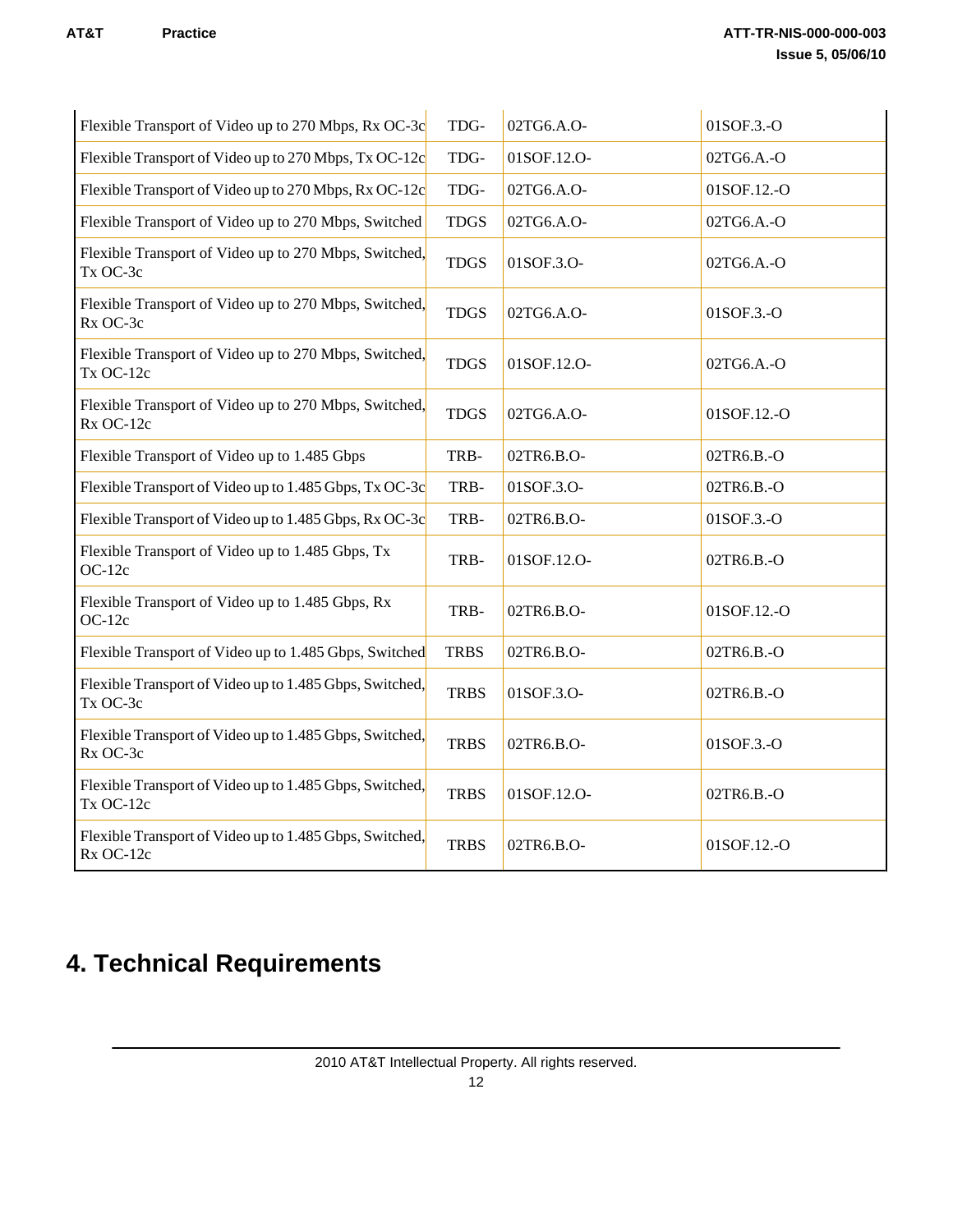## <span id="page-16-0"></span>*4.1. General*

This chapter defines the Network Interface (NI) for DVB-ASI and SDTI Service at 270 Mbps and High Definition Video Transport. A pictorial representation of the architecture is given in Fig 4-1 and 4-1a, Digital Video Broadcast - Asynchronous Serial Interface (DVB-ASI), Fig 4-1b, 310M Digital Interface - SCVS Transcoding, Fig 4-2, SDI with external analog or AES/EBU audio, Fig 4-2a NTSC Analog Interface - SCVS Transcoding and Fig 4-3 and 4-3a, HDVT. The physical and electrical/optical interface specifications are provided in sections 4.2. 4.3 and 4.4 respectively. The performance parameters are given in sections 4.5 through 4.9, followed by environmental requirements in section 4.10.

> Figure 4-1 Configuration of the Physical and Electrical Interfaces for DVB-ASI and SDI with embedded audio

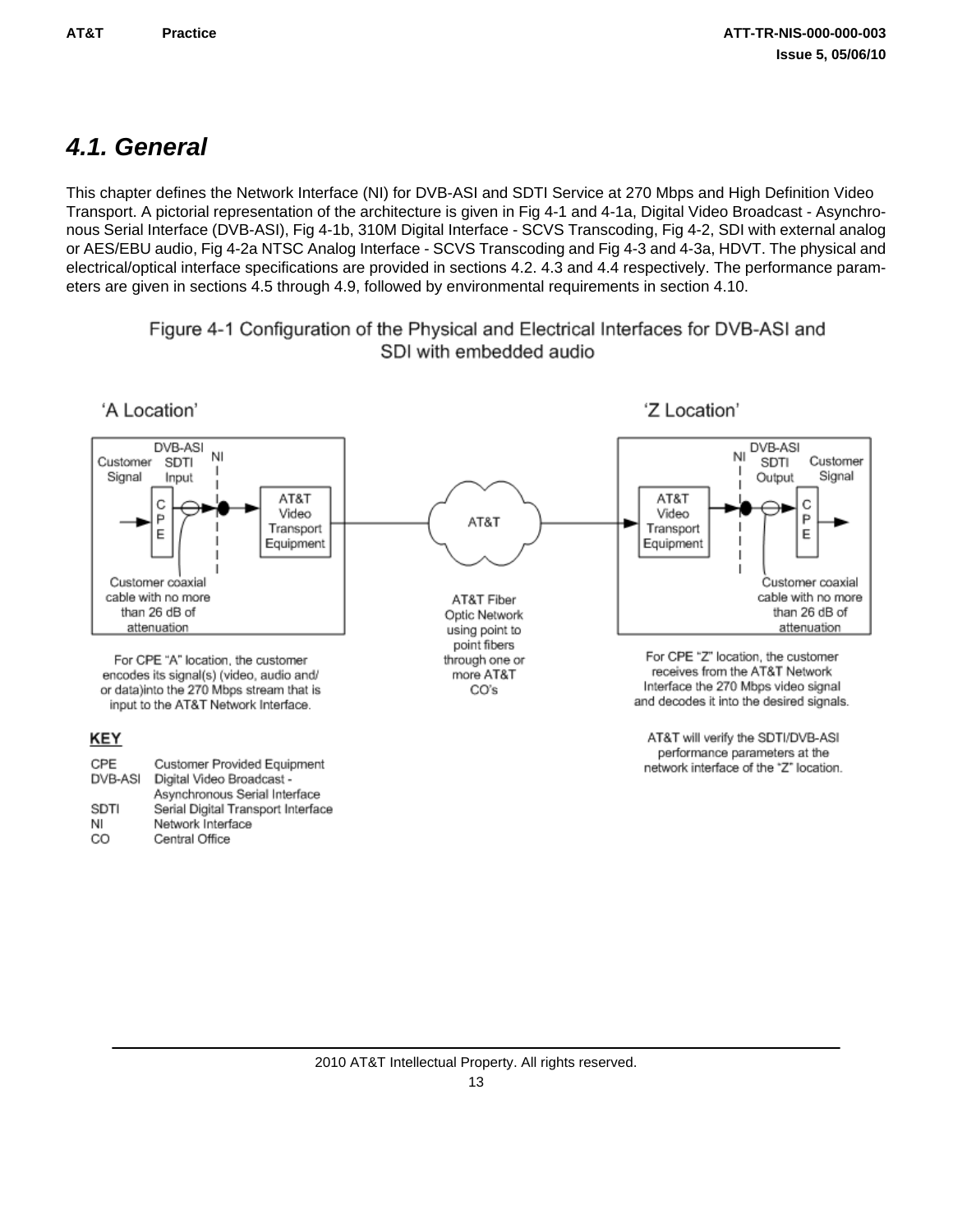CO

Central Office



### Figure 4-1a Configuration of the Physical and Electrical/Optical Interfaces for DVB-ASI and SDI with embedded audio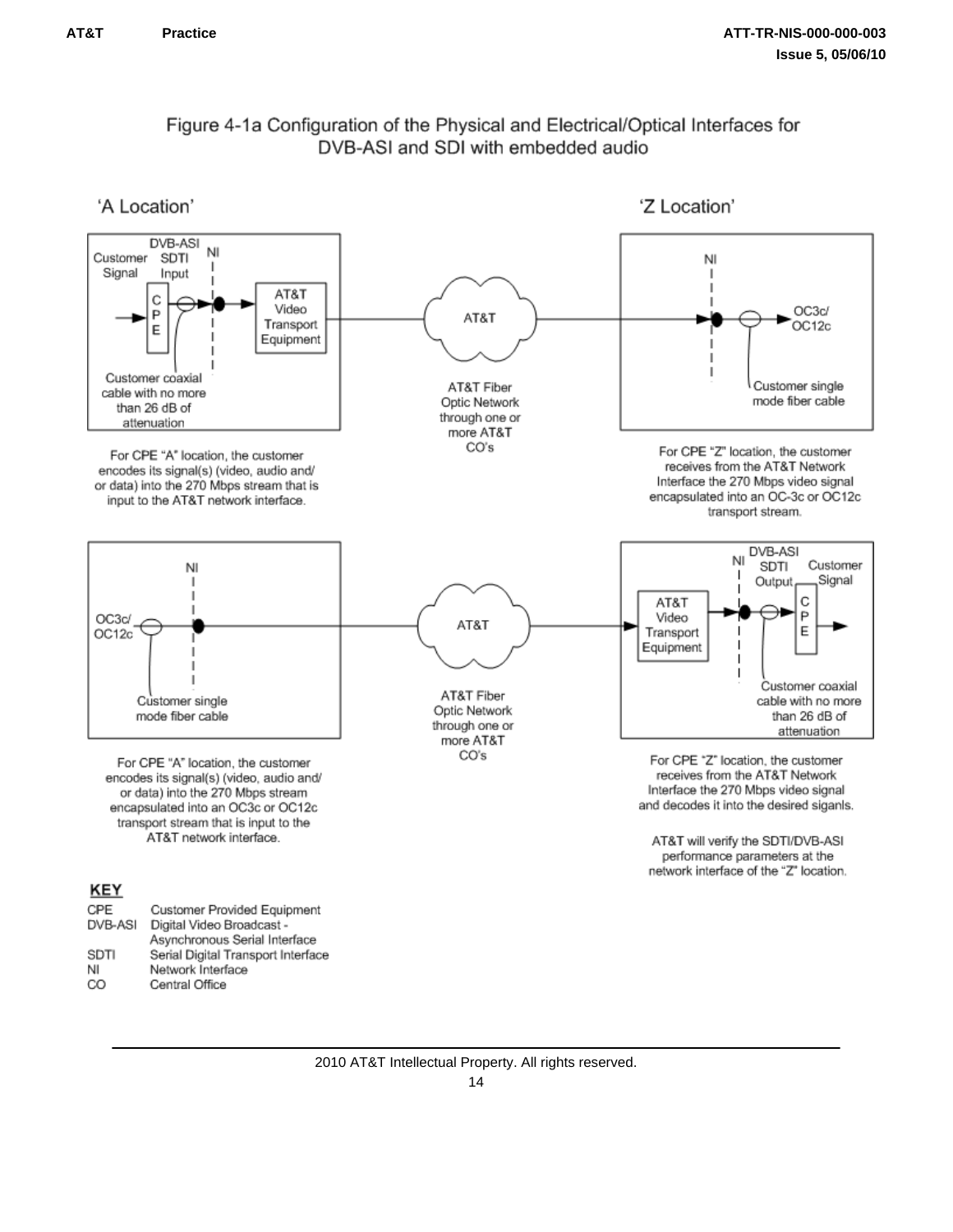### Figure 4-1b Configuration of the Physical and Electrical Interfaces for Transcoding 310M Digital Interface - SCVS

'A Location'

'Z Location'

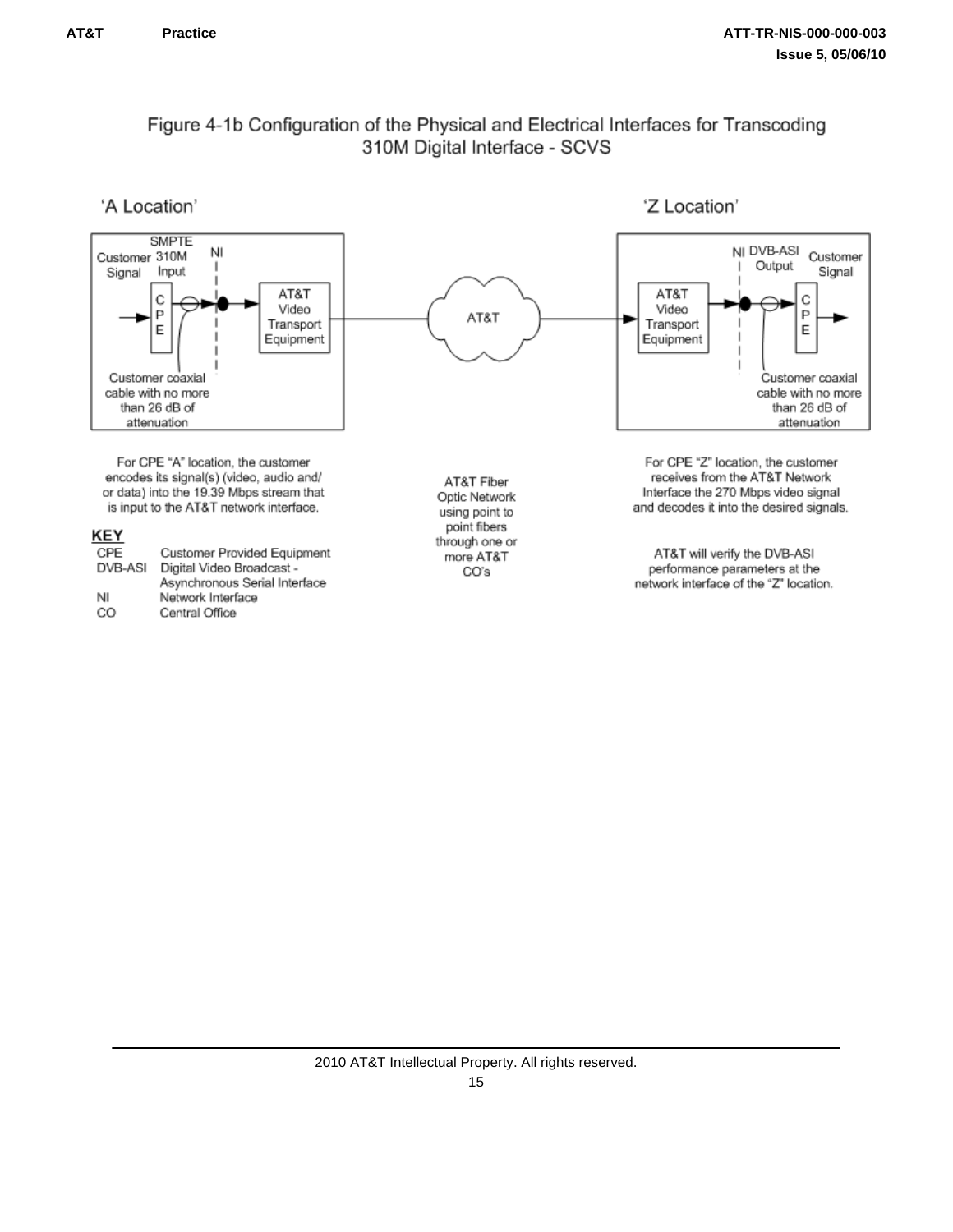### Figure 4-2 Configuration of the Physical and Electrical Interfaces for SDI with external analog or AES/EBU audio

'A Location'

'Z Location'



CPE Customer Provided Equipment SDI Serial Digital Interface AES/EBU Digital Audio Interface Analog Audio Interface Analog NI Network Interface CO Central Office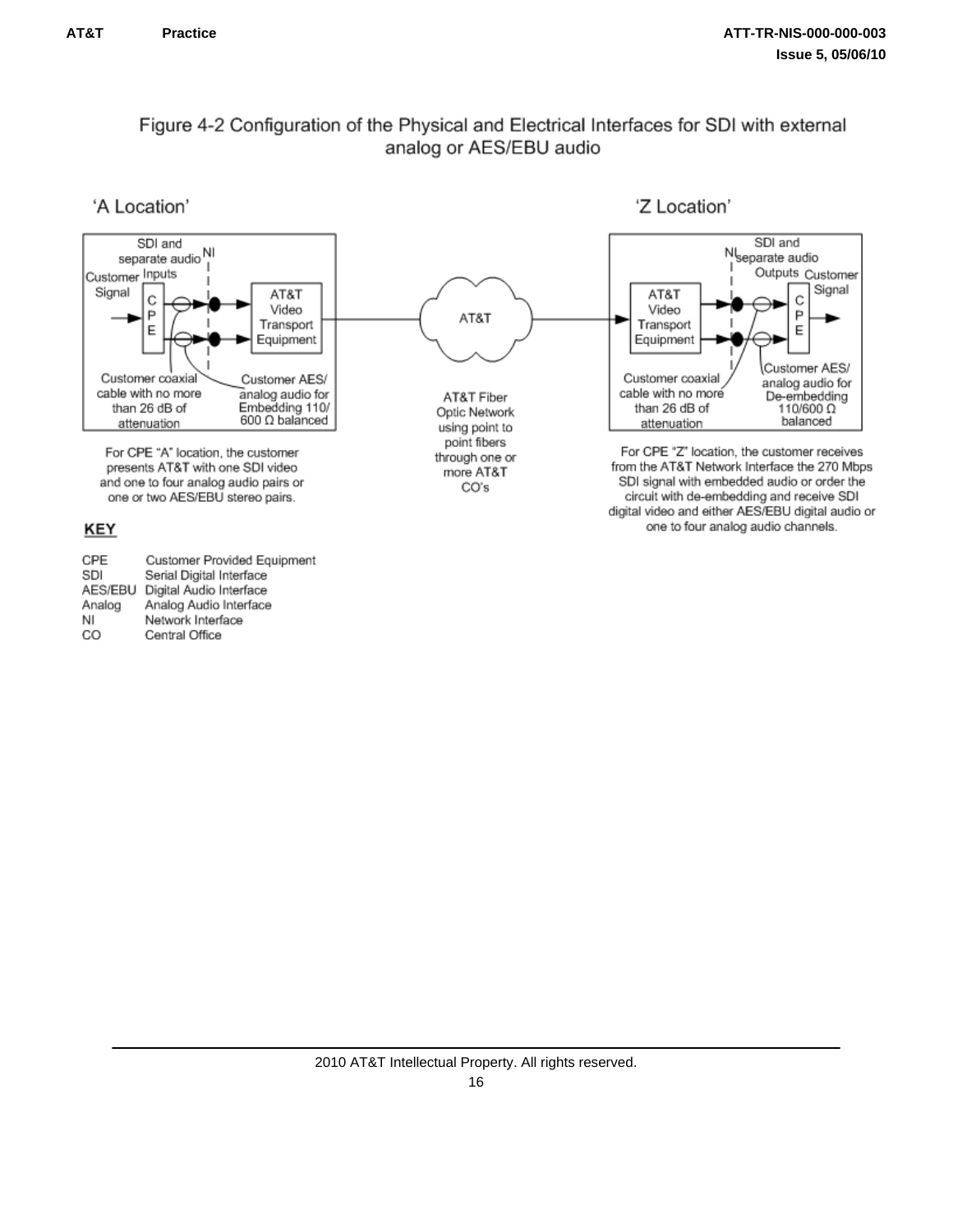### Figure 4-2a Configuration of the Physical and Electrical Interfaces for Transcoding NTSC Analog Interface - SCVS

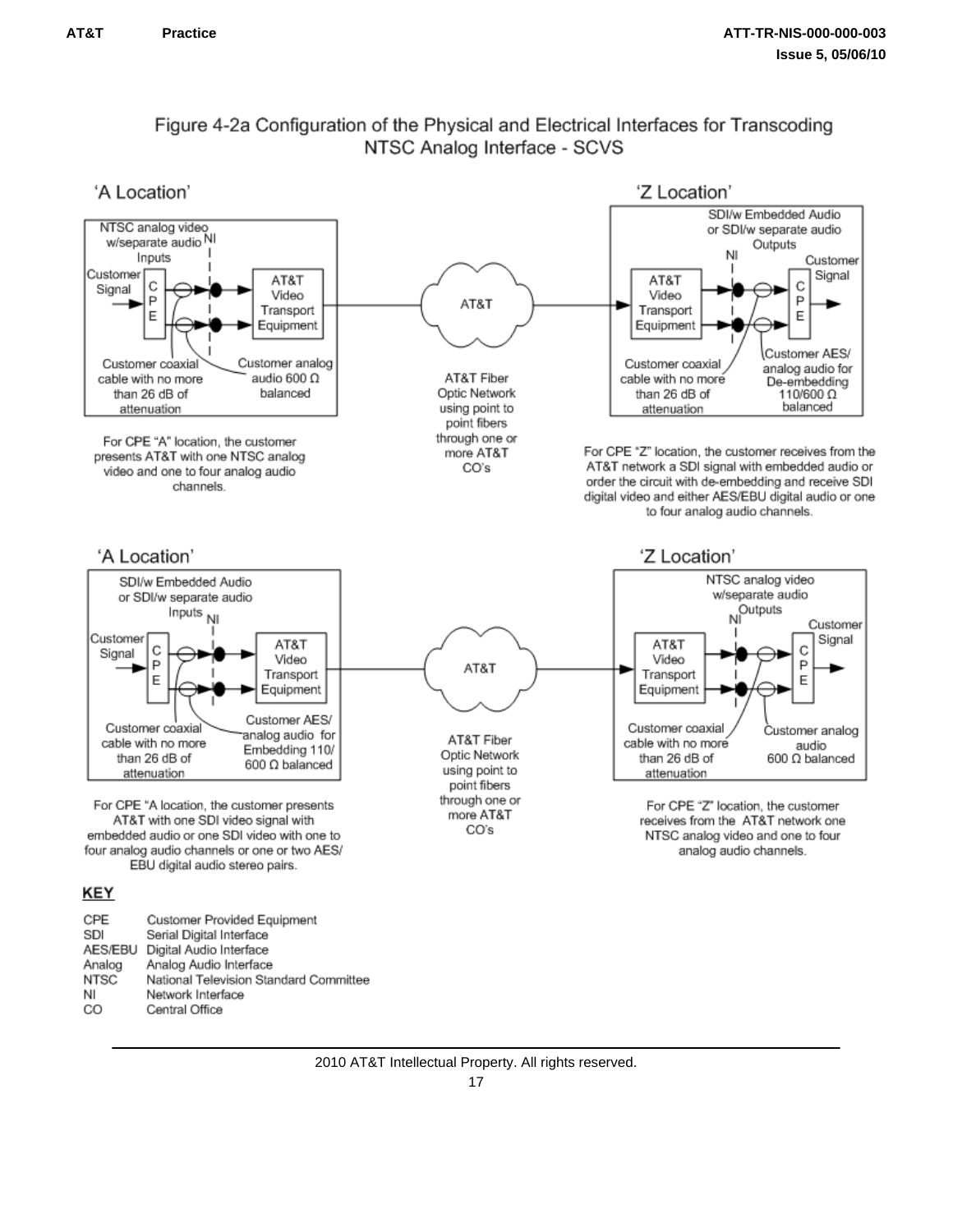### Figure 4-3 Configuration of the Physical and Electrical Interfaces for HDVT



'Z Location'

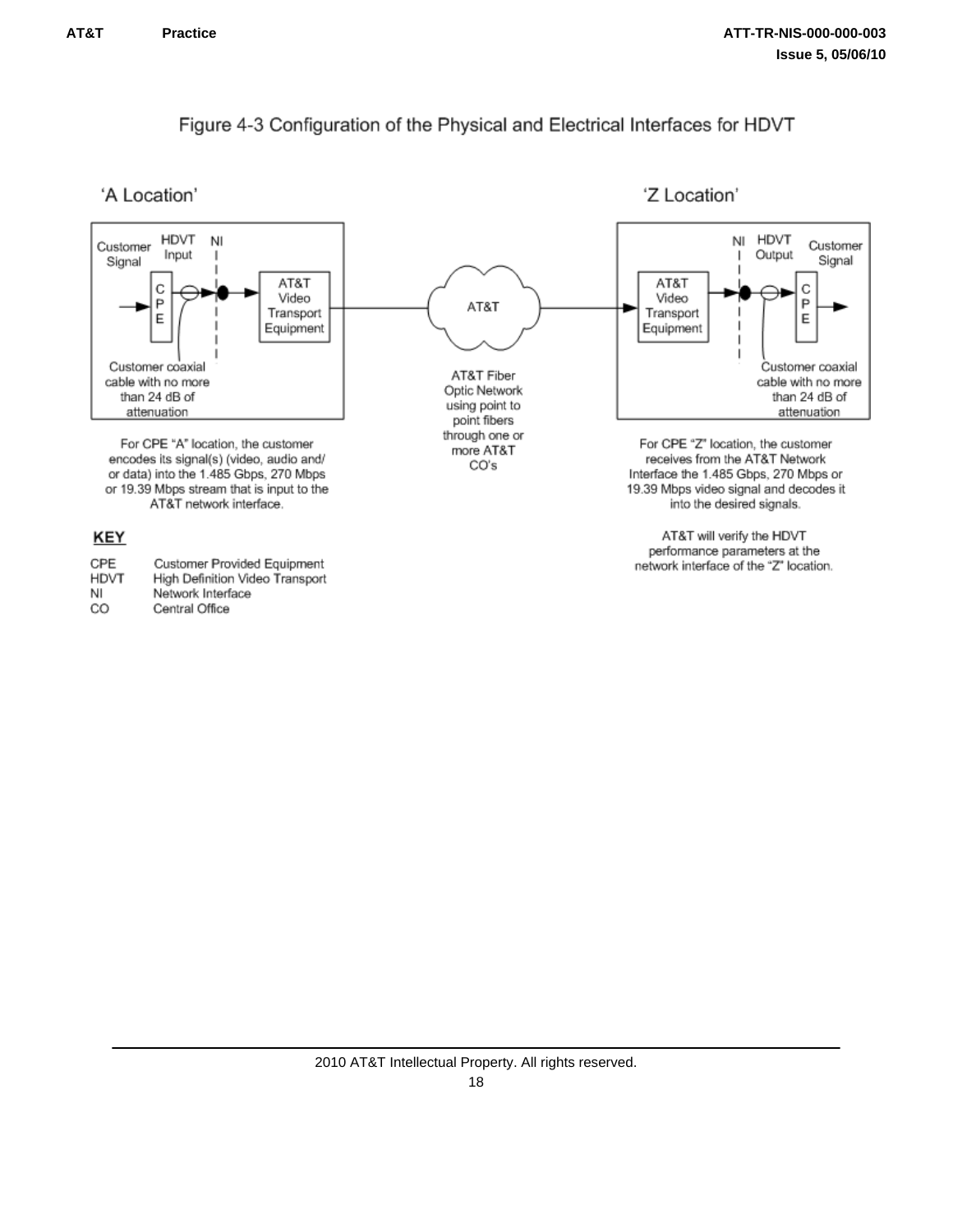### Figure 4-3a Configuration of the Physical and Electrical/Optical Interfaces for HDVT

'A Location'

'Z Location'

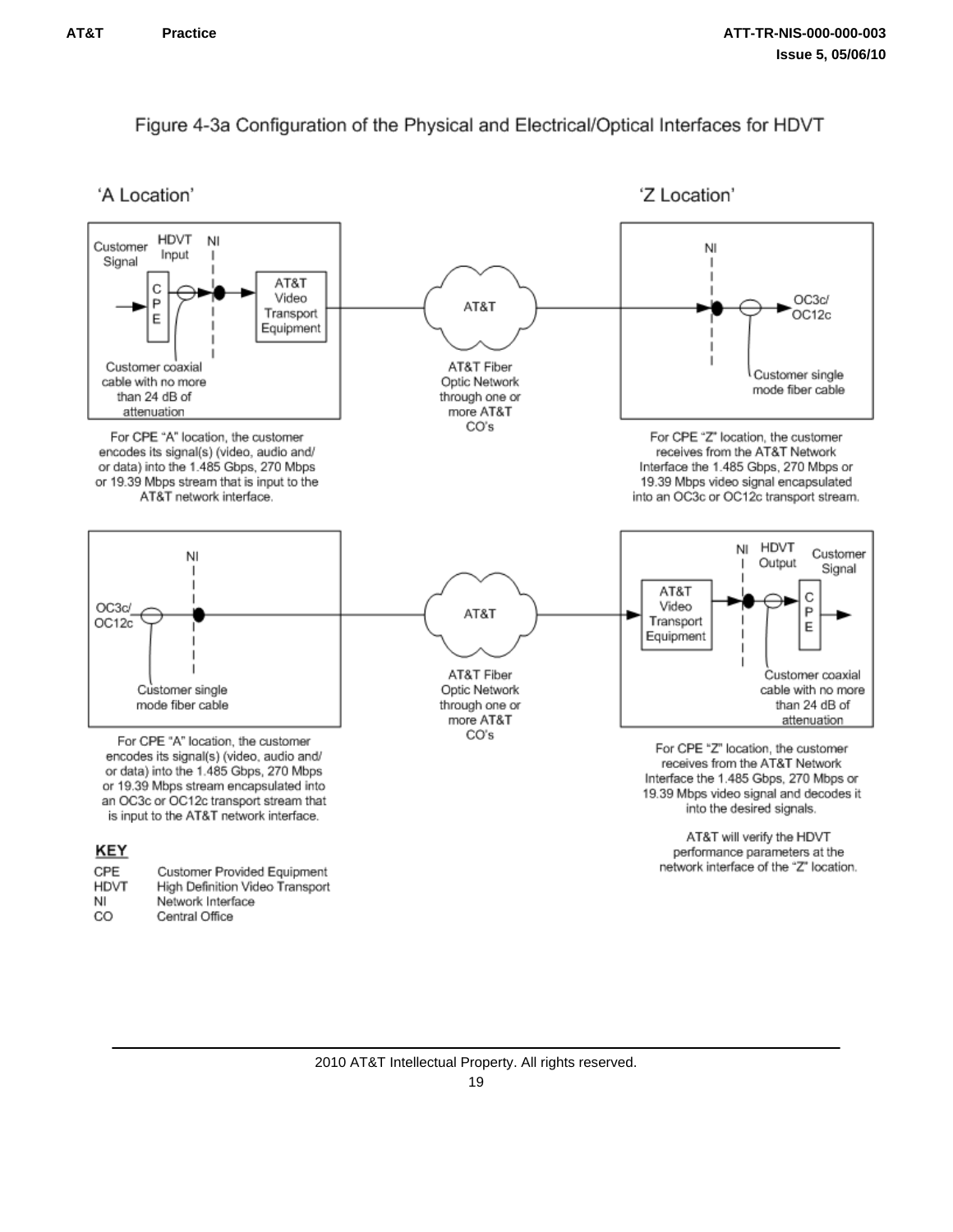

Figure 4-4 Transmitter Eye Diagram for jitter DVB-ASI 270 Mbps Video Signal



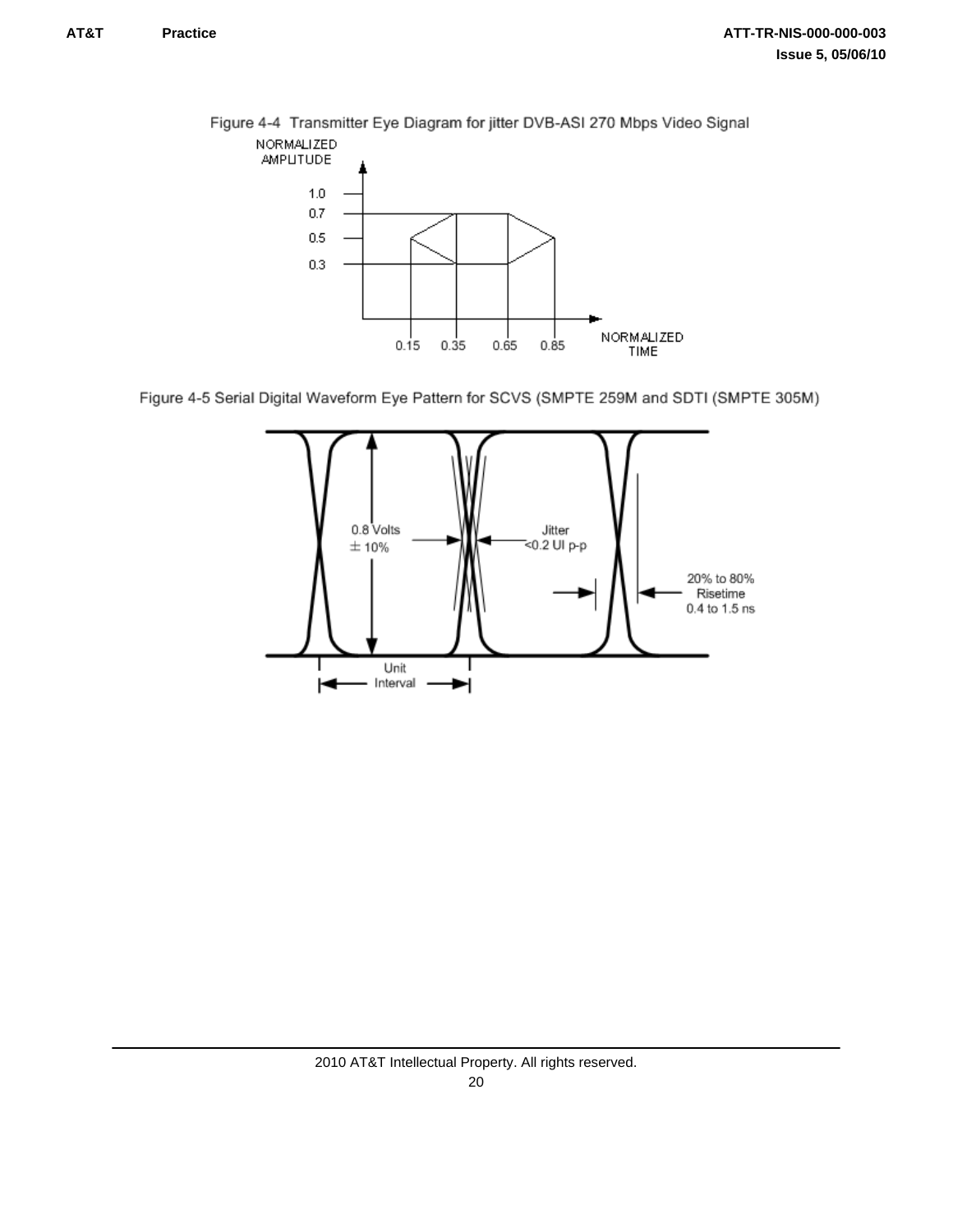

<span id="page-24-0"></span>Figure 4-6 Serial Digital Waveform Eye Pattern for HDVT (SMPTE 292)

### *4.2. Physical Interface Specifications*

The electrical physical connection is a 75 ohm unbalanced coaxial cable using a standard BNC (Bayonet) connector and shall be usable for frequencies up to 1.485 GHz. The coaxial connector (jack and plug) shall meet the performance requirements listed in MIL-C-39012.

The optical physical connection is a single mode fiber using a single position SC connector. The SC fiber connector shall meet the performance requirements listed in AT&T AM-TR-NIS-000111, section 6.

### *4.3. Electrical Interface Specifications*

### *4.3.1. Customer Input Signal Specifications*

The customer shall provide a standard electrical input signal using the appropriate cable connection to the AT&T network equipment as outlined in the subsequent sections. The AT&T video equipment shall present 75 ohms impedance with a return loss of at least 15 dB at frequencies in the range of 5 MHz to 1.485 GHz.

### *4.3.2. DVB-ASI and SDTI Input Signal Specifications*

The customer shall provide an electrically presented 270 Mbps bearer with encapsulated transport streams conforming to DVB-ASI specifications under the parameters stated in EN50083-9. The physical interface parameters are as follows: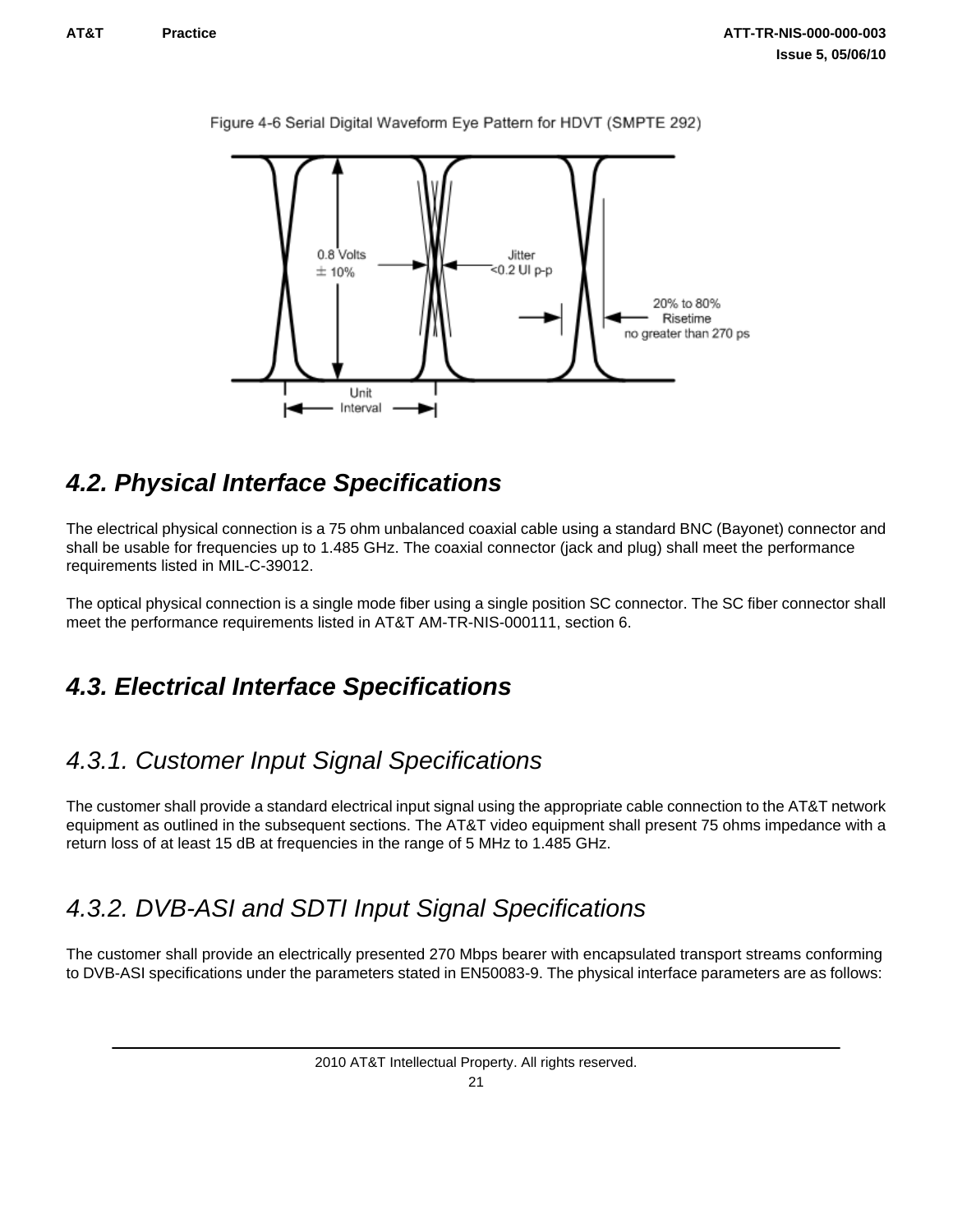- <span id="page-25-0"></span>• Peak-to-peak signal amplitude = 800 mV +/− 10% or a range of 720 mV to 880 mV
- Maximum Rise and fall times determined between the 20% and 80% amplitude points of the waveform = 1 and 2 ns respectively
- Deterministic Jitter (DJ) and Random Jitter  $(RJ) = 10\%$  and 8% respectively

It should be noted that AT&T will provide a 270 Mbps transport pipe for the DVB-ASI signal. The compression, encoding, and error recovery of video signals will be the customer's responsibility. Transport stream analysis is available to do out of service testing and some in service testing.

### *4.3.3. SCVS with or without separate audio embedding Input Signal Specifications*

The customer shall provide an electrical signal compliant with SMPTE 259M-2008 or SMPTE 305M-2004. This is an amplitude of 800 mV +/- 10% or 720 mV to 880 mV. Maximum rise and fall times between the 20% and 80% amplitude points is 1 or 2 ns respectively. Externally embedded audio shall follow SMPTE 272M- 2004 as well as ANSI S4.40. See performance standards 4.7 below for specific details.

## *4.3.4. Transcoding Option of SCVS Input Signal Specifications*

#### For 310M Digital Interface - SCVS

The customer shall provide an electrical signal compliant with SMPTE 310M-2004. The peak-to-peak signal amplitude shall be 800 mV +/- 10% or 720 mV to 880 mV. Maximum rise and fall times between the 20% and 80% amplitude points shall be no less than 0.4 ns and no greater than 5.0 ns and shall not differ by more than 1.6 ns.

#### For NTSC Analog Interface - SCVS

The customer shall provide an electrical signal compliant with Telcordia GR-338-CORE. The peak-to-peak signal amplitude shall be 140 IRE (sync tip to reference white) or 1 volt peak-to-peak.

### *4.3.5. HDVT Input Signal Specifications*

The customer shall provide an electrical signal compliant with SMPTE 292-2008 or SMPTE 259M-2008 or SMPTE 305M-2004 or European Standard EN50083-9:2003 or SMPTE 310M-2004. For signals compliant with SMPTE 292-2008, the amplitude shall be 800 mV +/- 10% or 720 mV to 880 mV. The maximum rise and fall times between the 20% and 80% amplitude points shall be no greater the 270 ps and not differ by more than 100 ps. For signals compliant with the other standards listed, see paragraphs 4.3.2 and 4.3.3.

### *4.3.6. Customer Cable Connection Specifications*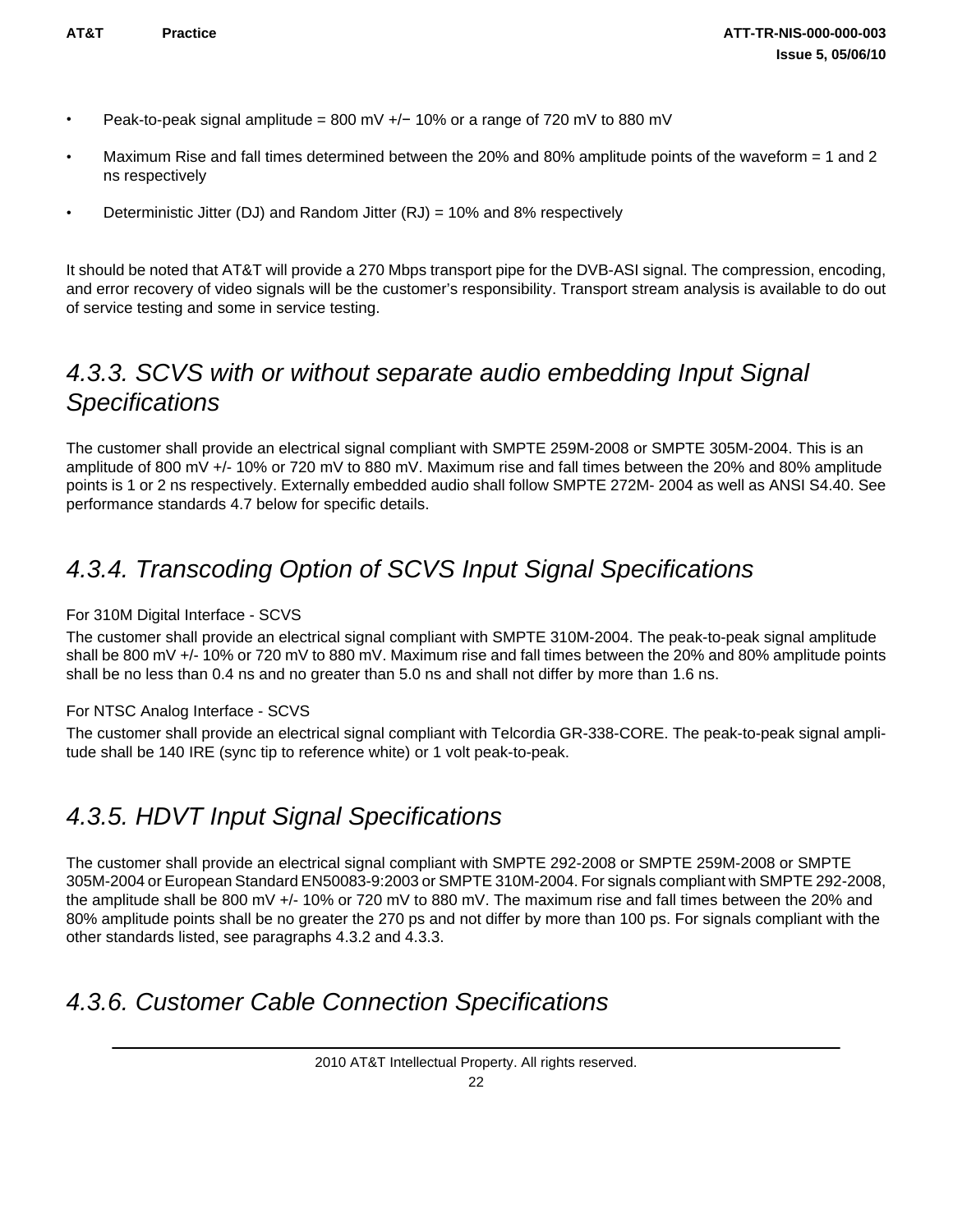<span id="page-26-0"></span>In order to ensure proper signal strength and characteristics of the input signal to the AT&T network interface at the 270 Mbps rate, the customer shall use coaxial cable that has an attenuation value of less than or equal to 26 dB at 270 MHz. Depending on the type of coaxial cable used, this may equal a maximum cable length of approximately 200 meters. This same requirement shall be met at the output of the system, as the cable attenuation shall not exceed 26 dB or an approximate maximum length of 200 meters, depending on the type of coaxial cable used. The customer shall adhere to this guideline for its coaxial cable to ensure proper conversion of the SDI, SDTI and DVB-ASI transport signals to their applicable video or MPEG signal, respectively.

In order to ensure proper signal strength and characteristics of the input signal to the AT&T network interface at the 1.485 Gbps rate, the customer shall use coaxial cable that has an attenuation value of less than or equal to 24 dB at 1.485 GHz. Depending on the type of coaxial cable used, this may equal a maximum cable length of approximately 100 meters. This same requirement shall be met at the output of the system, as the cable attenuation shall not exceed 24 dB or an approximate maximum length of 100 meters, depending on the type of coaxial cable used.

## *4.4. Optical Interface Specifications*

The OC-3 optical interface is a concatenated OC-3c with a single concatenated STS-3c channel. When a single DVB-ASI stream is transported, the maximum bit rate may not exceed 108 MBps. When multiple DVB-ASI streams are transported, the total aggregate bit rate may not exceed 146.4 MBps.

The OC-12 optical interface is a concatenated OC-12c with a single concatenated STS-12c channel. When a single DVB-ASI stream is transported, the maximum bit rate may not exceed 214 MBps. When multiple DVB-ASI streams are transported, each stream may not exceed 214 MBps.

## *4.5. Performance Parameters for DVB-ASI*

AT&T shall provide the customer at the network interface a 270 Mbps DVB/ASI video signal that meets the requirements outlined in Section 4.3 and Figure 4-1. Also see 4.7, SDI performance specs.

## *4.6. Performance Parameters for SDTI*

Since the protocol is unspecified beyond what is defined in SMPTE 305M-2005, the performance will be similar to the SDI service offering (AM-TR-NIS-000137).

## *4.7. Performance Parameters for SDI*

Digital Video with multiplexed (embedded) audio, machine control and time code. Component Signal Transmission 4:2:2 as described in ANSI/SMPTE 125M-1995 Appendix G and ANSI/SMPTE 259M-2008. In general the input and output impedance is 75 Ohms Unbalanced to ground with a return loss greater than 15 dB over the range of 5 MHz to 270 MHz. ANSI/SMPTE 259M-2008 has a complete list of performance parameters.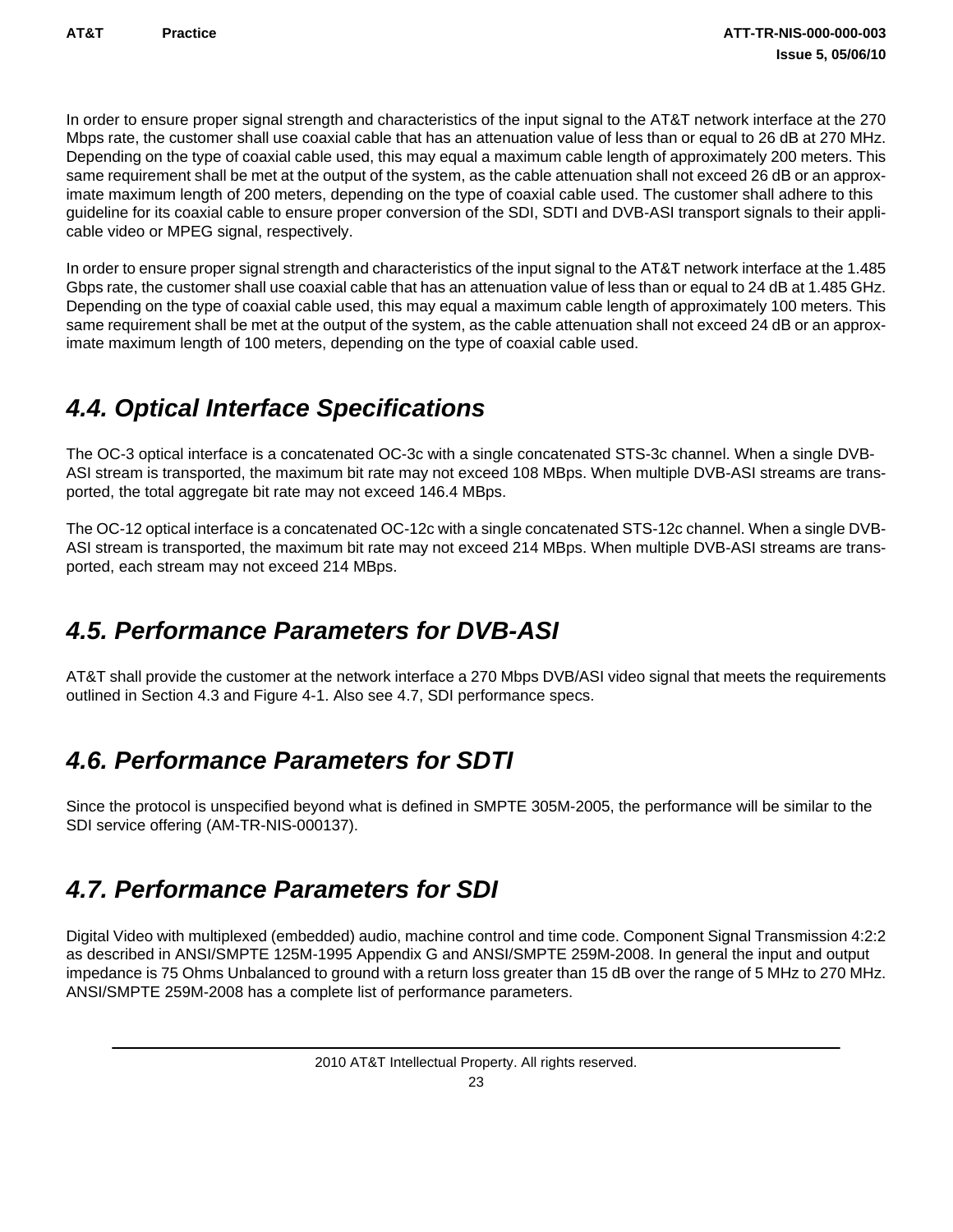Once the number of conductors in table 3-4 exceeds 2, this is an indication that audio is being embedded or de-embedded via four separate 600 ohm analog inputs/outputs or two 110 ohm digital AES/EBU stereo pairs. Normally this audio is found in group 1.

Figure 4-7

See SMPTE 272M-2004

**Transmit End of Circuit** 

### **Serial Digital Input**

Input serial data signal Input impedance Input return loss Input circuit cable compensation

Connector

**AES/EBU Input** 

Number

Impedance Connector

### **Analog Audio Input**

Number Impedance Input Level Connector

Receive End of Circuit

### **Serial Digital Output**

Output level Output impedance Output return loss Output rise time Residual Jitter Connector

SDI Specifications SMPTE 259M-2008 75 Ohms Greater than 15 dB 5 MHz to 250 MHz Automatic better than 250M @ 270 MHz for Belden 8281 cable BNC 75 ohm

2 x 48 KHz sync/async, 20 bit audio packets (also accepts 32 KHz and 44.1 KHz rates) 110 ohm balanced 3 pin XLR

4 (left 1/right 1, left 2/right 2) 600 ohm balanced  $0$  dBFS =  $+18$  dBm 3 pin XLR

800 mV +/- 10% into 75 ohms 75 Ohms > 15 dB from 5 MHz to 250 MHz  $<$  1.0 ns, (700 ps typically) < 200ps at 270 Mbps BNC 75 ohm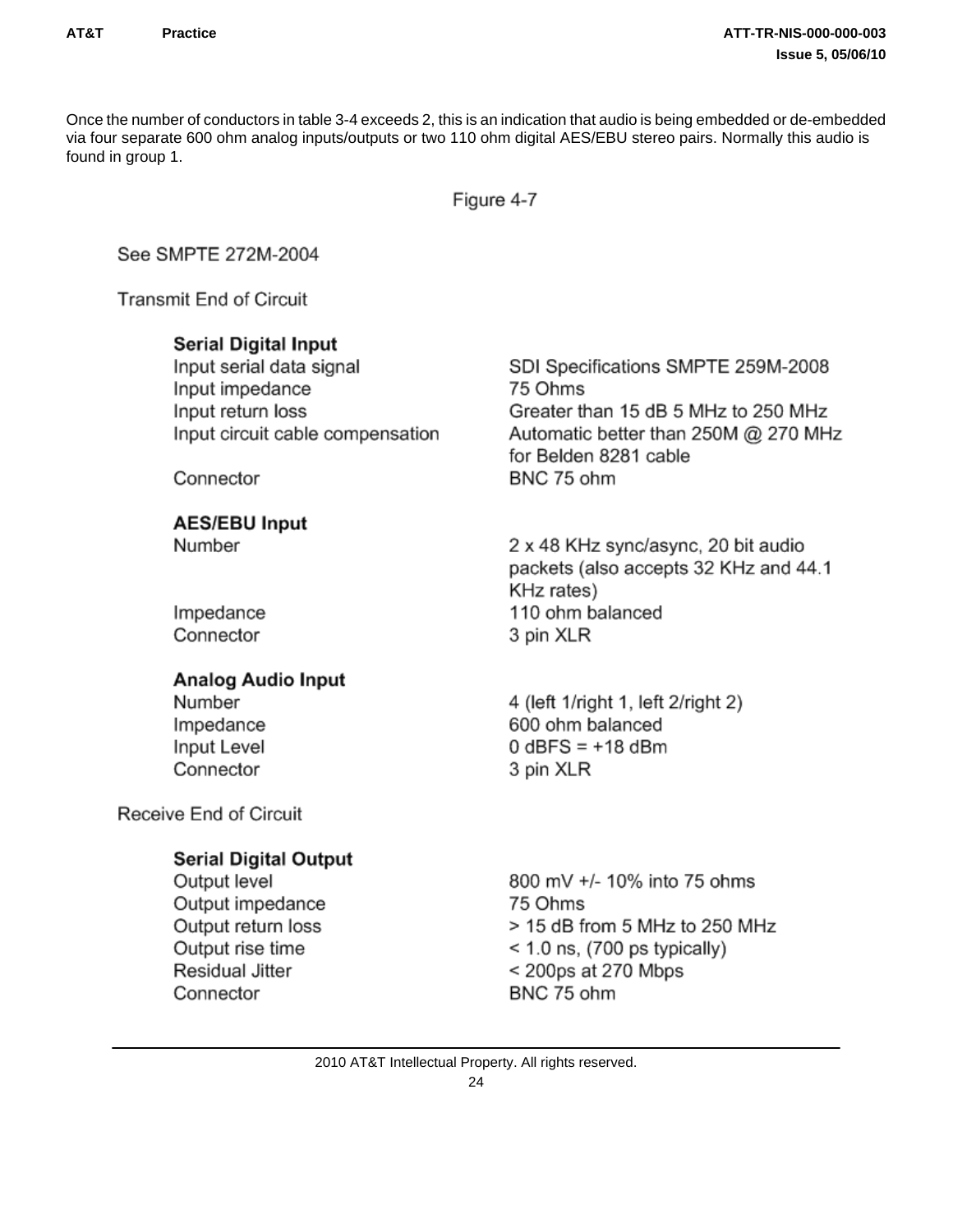Figure 4-8

### <span id="page-28-0"></span>**AES/EBU Outputs Balanced**

Output impedance Signal Amplitude Balance Rise and Fall times Data Jitter Connector

110 Ohms 5 V +/- 1 Vp-p > 30 dB (DC to 6 MHz) 10ns typical  $< +/- 20$ ns 3 pin XLR

Figure 4-9

### **Analog Audio Outputs**

Impedance (balanced) Output level SNR unweighted Frequency response **THD IMD** Crosstalk between channels Connector

600 Ohms  $0$  dBFS =  $+18$  dBm  $-90$  dBFS 0.5 dB (20 Hz to 20 KHz) .05% (20 Hz to 20 KHz at 0 dBFS) .05% SMPTE at +4 dBm 95 dB 3 pin XLR

### *4.8. Performance Parameters for Transcoding Option of SCVS*

310M Digital Interface - SCVS

AT&T shall provide the customer at the network interface a 270 Mbps DVB/ASI video signal that meets the requirements outlined in Section 4.3 and Figure 4-1b

NTSC Analog Interface - SCVS

AT&T shall provide the customer at the network interface a 270 Mbps SDI video signal that meets the requirements outlined in Section 4.7 or a NTSC analog video signal with up to four 20 KHz analog audio channels as outlined in Telcordia GR-338-CORE and Figure 4-2a.

## *4.9. Performance Parameters for HDVT*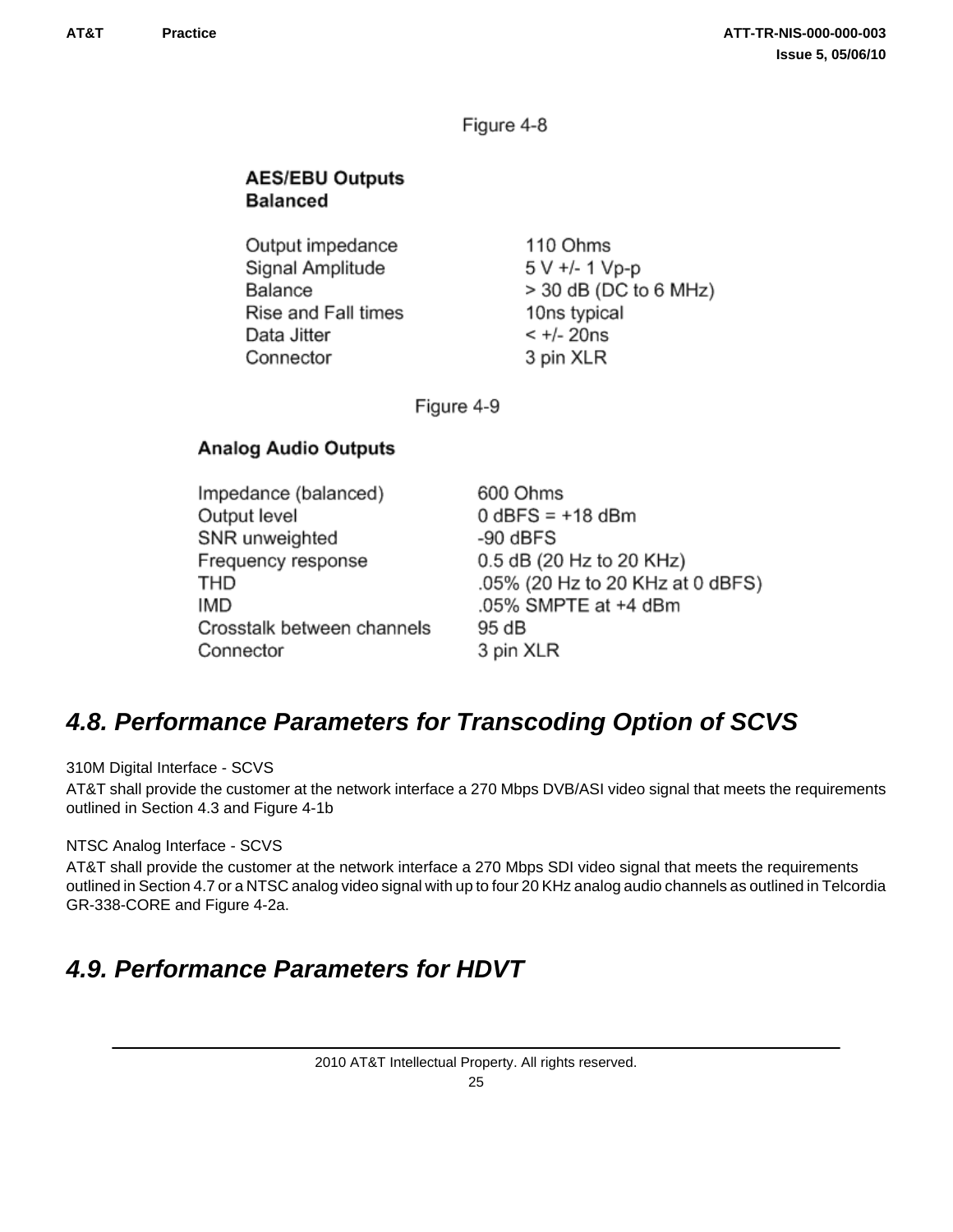<span id="page-29-0"></span>AT&T shall provide the customer at the network interface a 1.485 Gbps, 270 Mbps or a 19.39 Mbps video signal or OC3c/ OC12c transport stream that meets the requirements outlined in Section 4.3, Section 4.4 and Figures 4-3 and 4-3a.

### *4.10. Environmental Requirements*

Environmental (typically at a customer premises location) - Ambient temperature, 40 to 100° F - Humidity, 20 to 55%

Power: At the Network Interface, the End-User, Inter-exchange Carrier or Local Exchange Carrier shall provide local power at these nominal values:

60 Hz 120 VAC or - 48 VDC

### **5. Maintenance**

### *5.1. Customer Responsibilities*

The customer is responsible for all equipment and cable on the customer side of the network interface in accordance with the procedures outlined in this document.

The customer or their agent must sectionalize the trouble and verify that the trouble is not in the customer owned equipment or cable before calling the AT&T Broadcast Service Center.

If the trouble is isolated to the customer owned equipment or cable, the customer is responsible for clearing the trouble and restoring the service to normal. AT&T will not be responsible for clocking or synchronization of any customer service applied to this interface.

## *5.2. AT&T Responsibilities*

AT&T is responsible for all equipment and cable on its side of the network interface at the customer's location. The performance parameters for this service are based on the specifications for different types of the service as indicated in Chapter 4 of this document.

AT&T is responsible for maintaining the transmission facility between customer locations that may include an interoffice facility.

AT&T will furnish the customer a trouble reporting number and will initiate action to clear customer trouble after receiving the trouble report.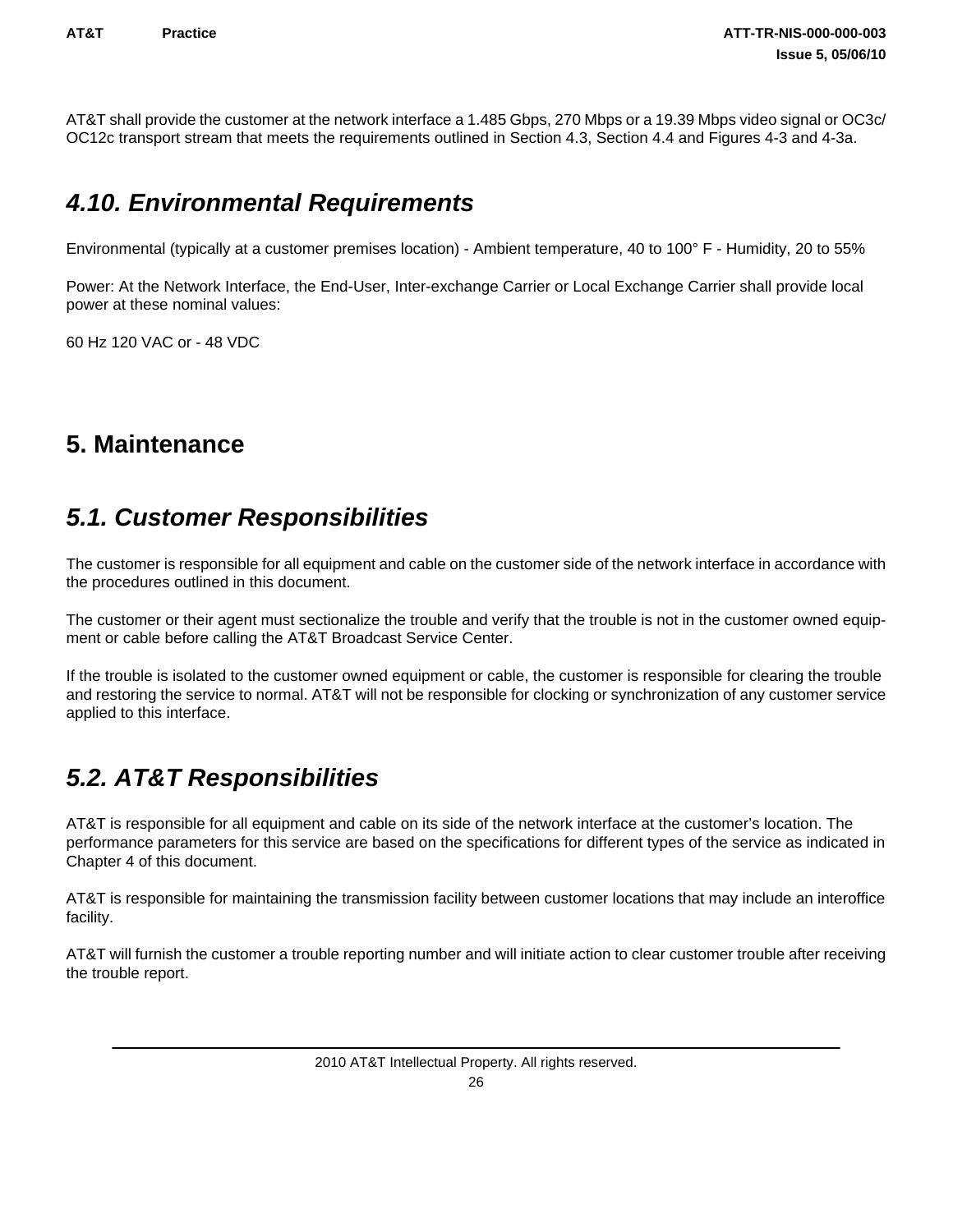### <span id="page-30-0"></span>**6. Contact List**

| <b>Name</b>               | <b>ATTUID</b> | <b>Phone</b> #      | <b>Department / Responsibility</b> |
|---------------------------|---------------|---------------------|------------------------------------|
| <b>Ted Bickley</b>        | tb2531        | $+1$ (330) 384-3238 | <b>Global Service Assurance</b>    |
| <b>Russell Lundsgaard</b> | rl2357        | $+1$ (312) 845-3176 | <b>Advanced Technical Support</b>  |

## **7. References**

### *7.1. American National Standards Institute Documents*

ANSI T1.223-2004 Information Interchange - Structure and Representation of Network Channel (NC) and Network Channel Interface (NCI) Codes for information exchanges.

ISO/IEC 13818-1/AMD2:2008 Information technology - Generic coding of moving pictures and associated audio information (FOREIGN STANDARD)

ISO/IEC 15444-1:2004 Information technology - JPEG 2000 image coding system: Core coding system

### *7.2. Telcordia® Documents*

GR-338-CORE Television Special Access and Local Channel Services - Transmission Parameter Limits and Interface Combinations, Issue 1, December 1995

SR-307 Common Language® NC/NCI™ Dictionary, Issue 07, Sept 2008 (issued yearly).

### *7.3. Society of Motion Picture and Television Engineers Documents*

SMPTE 125M-1995 Television - Component Video Signal 4:2:2 - Bit-Parallel Digital Interface

SMPTE 259M-2008 Television - SDTV Digital Signal/Data - Serial Digital Interface

SMPTE 272M-2004 Television - Formatting AES/EBU Audio and Auxiliary Data into Digital Video Ancillary Data Space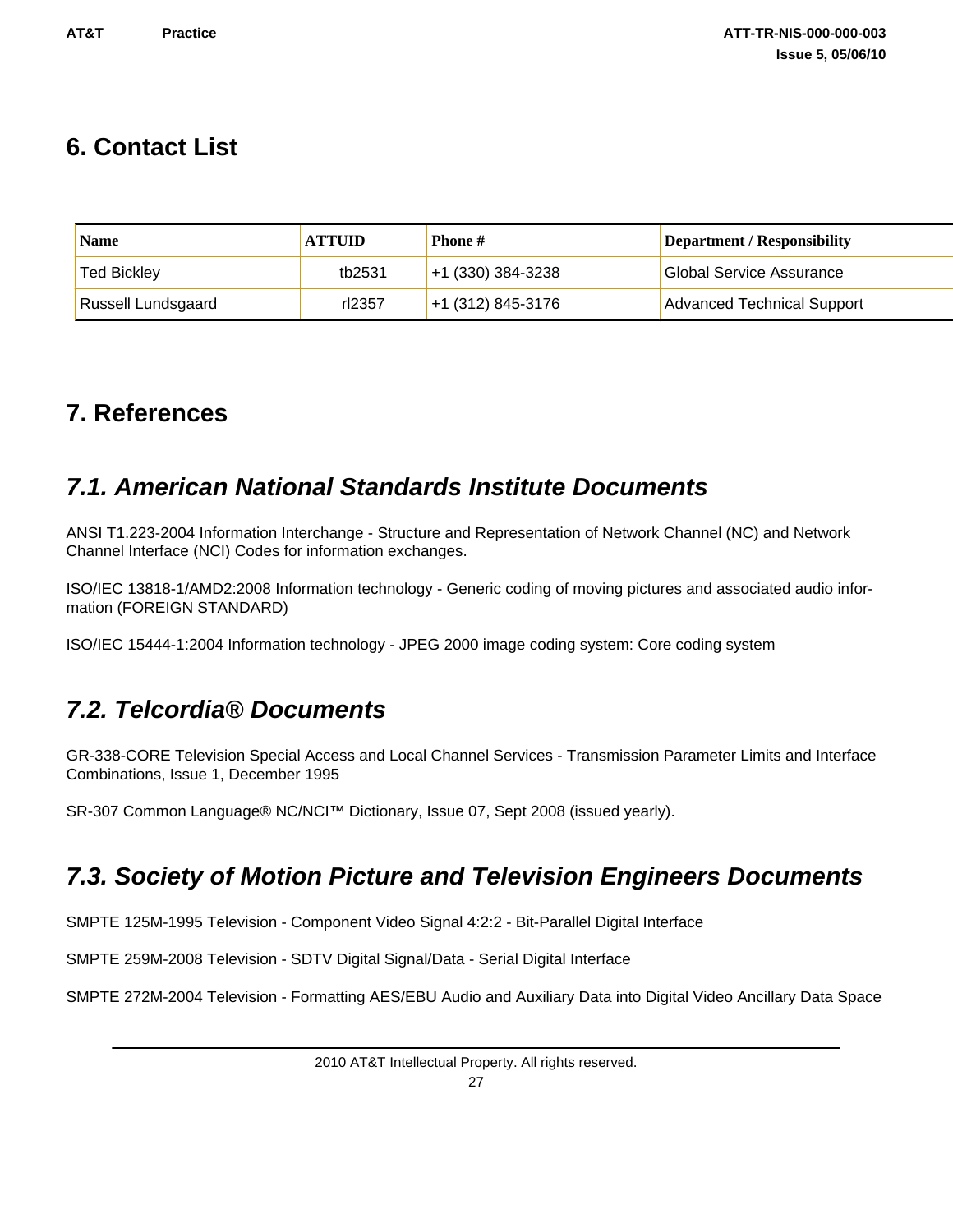<span id="page-31-0"></span>SMPTE 292-2008 - 1.5 Gb/s Signal/Data Serial Interface

SMPTE 297-2006 Television - Serial Digital Fiber Transmission System for SMPTE 259M, SMPTE 344M, SMPTE 292 and SMPTE 424M Signals

SMPTE 299M-2004 Television - 24-Bit Digital Audio Format of SMPTE 292 Bit-Serial Interface

SMPTE 305M-2005 Television - Serial Data Transport Interface (SDTI)

SMPTE 310M-2004 Television - Synchronous Serial Interface for MPEG-2 Digital Transport Stream

### *7.4. Military Standards Documents*

MIL-C-30912/1 Connectors, Plug, Electrical, Coaxial, Radio Frequency, (Series N (cabled), Pin Contact, Class2)

### *7.5. European Standards Documents*

EN-50083-9:2002 Cable networks for television signals, sounds signals and interactive services, Part 9: Interfaces for CATV/SMA TV headends and similar professional equipment for DVB/MPEG2 transport streams.

## *7.6. Ordering Information*

All documents are subject to change and their citation in this document reflects the most current information available at the time of printing. Readers are advised to check status and availability of all documents.

Those who are not AT&T employees may order:

#### **American National Standards Institute (ANSI) documents from:**

American National Standards Institute

Attn: Customer Service

25 West 43rd Street

New York, NY 10036

Phone: (212) 642-4900

Fax: (212) 3398-0023

<http://webstore.ansi.org/ansidocstore/default.asp>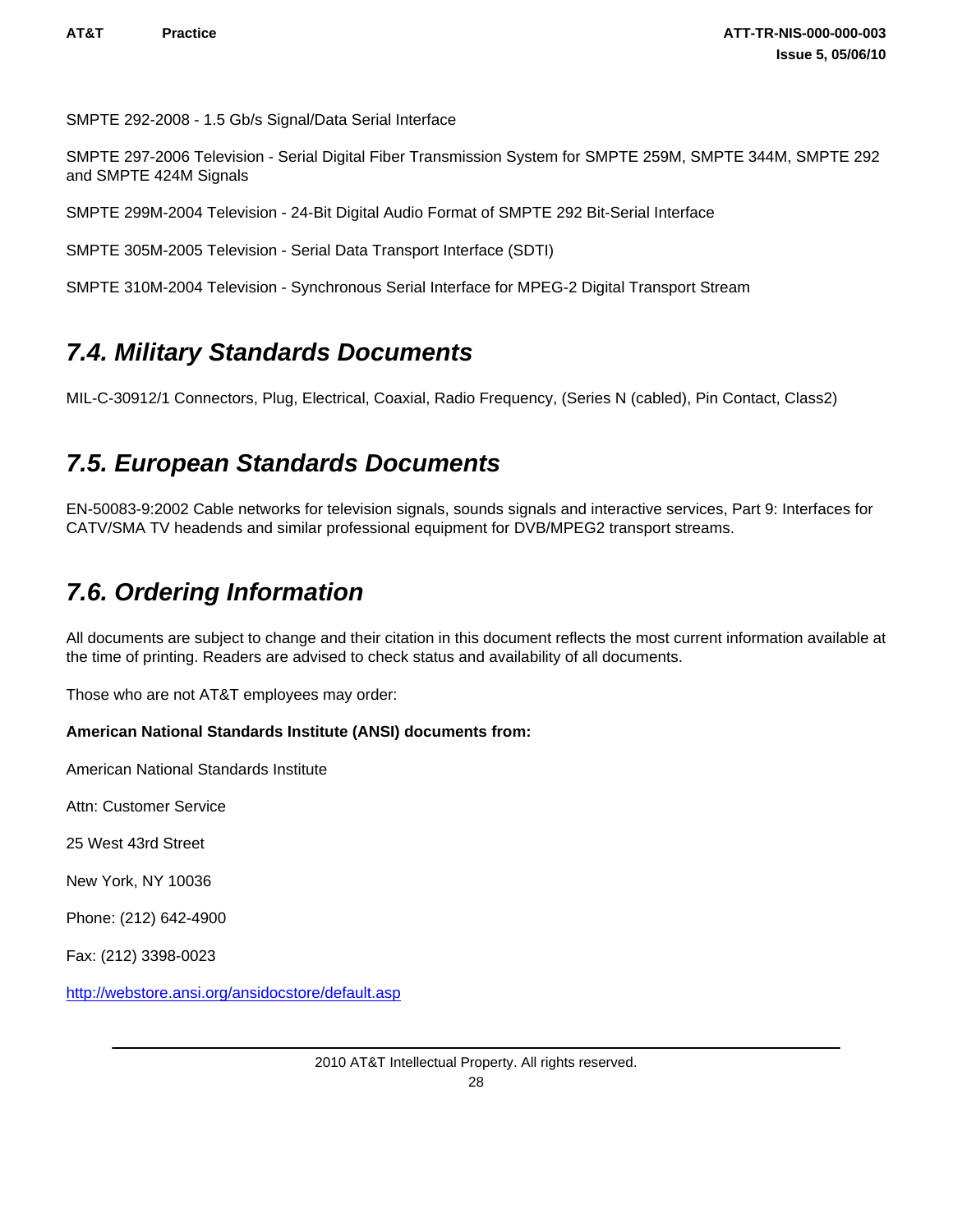ANSI has a catalog available which describes their publications.

#### **Telcordia® documents from:**

Customer Service Center

Telcordia Technologies, Inc.

One Telcordia Drive, RRC-1B-180

Piscataway, NJ 08854-4156

Fax: (732) 336-2226

Phone: (732) 699-5828

<http://www.telcordia.com>

#### **Society of Motion Picture and Television Engineers (SMPTE) documents from:**

SMPTE

3 Barker Ave.

5th Floor

Whiteplains, NY 10601

Phone: (914) 761-1100

Fax: (914) 761-3115

[http://www.smpte.org/smpte\\_store/standards](http://www.smpte.org/smpte_store/standards) 

#### **Federal Communications Commission (FCC) documents from:**

U.S. Government Printing Office

732 N Capitol St NW

Washington, D.C. 20401

Phone: (202) 512-1800

<http://bookstore.gpo.gov>

#### **Military standards documents (MIL) from:**

<http://global.ihs.com/>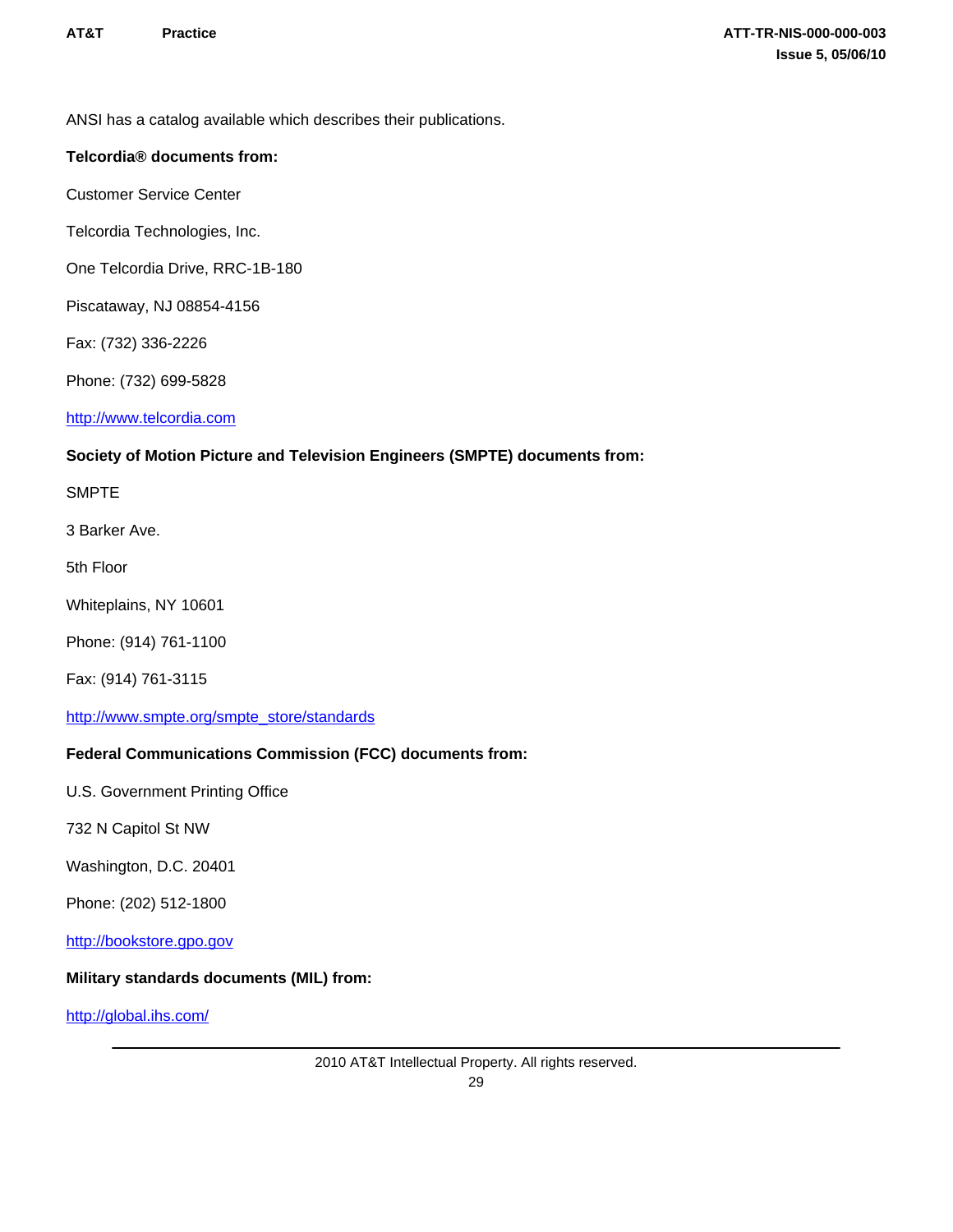#### <span id="page-33-0"></span>**European standards documents from CENELEC organization at:**

<http://www.cenelec.org/Cenelec/Homepage.htm>

## *7.7. Trademarks*

COMMON LANGUAGE® Registered Trademark of Telcordia

AT&T® Registered Trademark of AT&T, Inc.

To view the Document Revision Log prior to February 4, 2009, click the following link.

[oldrevisionlog003.xls](/books/ATT-TR-NIS-000-000-003/figures/oldrevisionlog003.xls)

You may download this file from the online version of this document. Note: You must have the proper application in order to open the file.

### **Revision Log**

| <b>Issue Number</b> | Date     | <b>Description</b>                                                                                         | <b>Published By</b> |
|---------------------|----------|------------------------------------------------------------------------------------------------------------|---------------------|
| 5                   | 05/06/10 | Add multiple DVB-ASI<br>streams to Optical Handoff<br>Options                                              | rh4979              |
| $\overline{4}$      | 11/05/09 | Add Transcoding option to<br>SCVS:<br>310M Digital Interface -<br>SCVS and NTSC Analog<br>Interface - SCVS | rh4979              |
| 3                   | 07/14/09 | Add OC-3 and OC-12 optical rh4979<br>handoff option to SCVS and<br><b>HDVT</b>                             |                     |

### **Acronyms**

## *A.1. Document Specific Acronyms*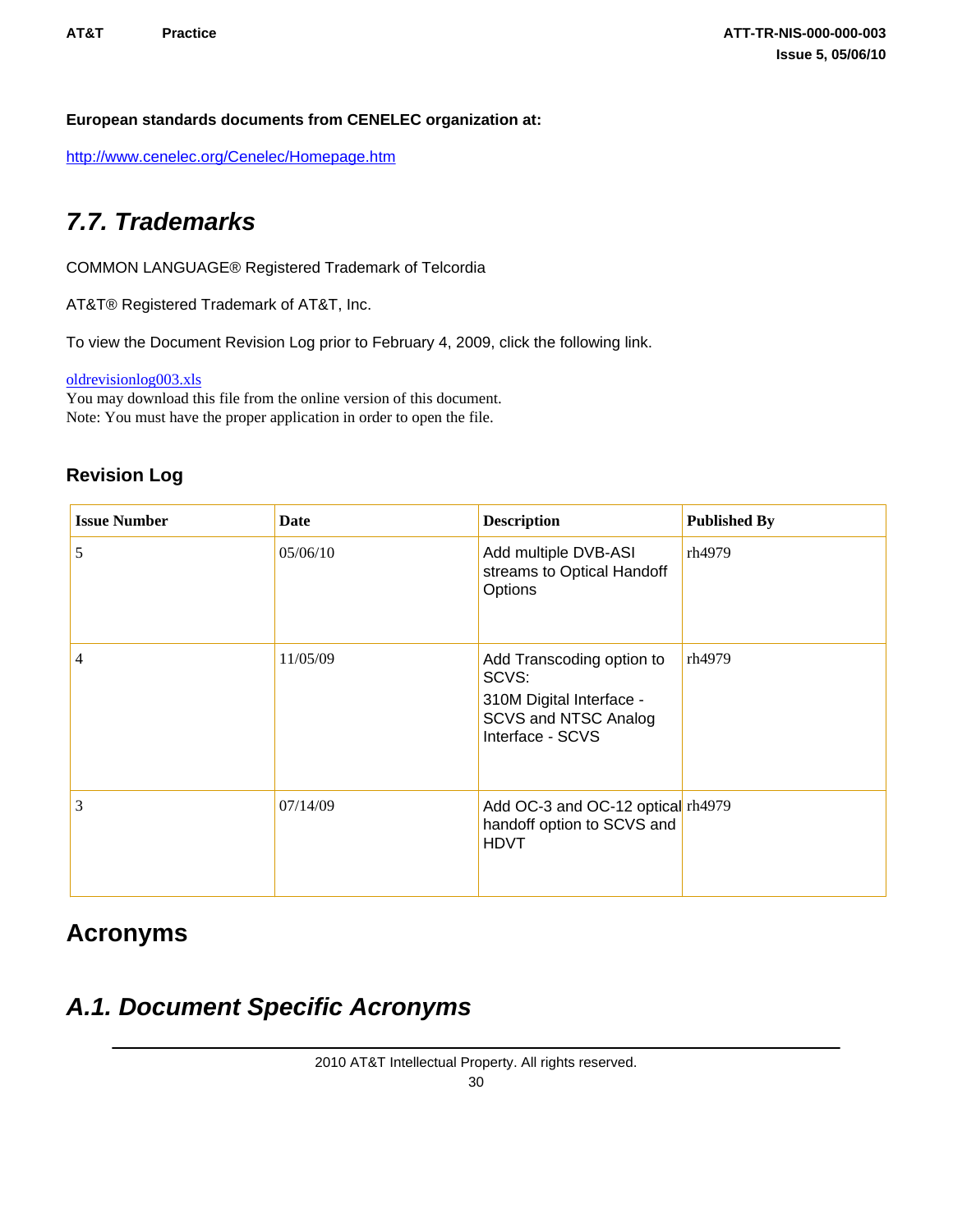| alternating current                                     |
|---------------------------------------------------------|
| <b>Access Customer</b>                                  |
| <b>American National Standards Institute</b>            |
| <b>Active Picture</b>                                   |
| <b>Binary Digit</b>                                     |
| <b>Bayonet Coaxial Connector</b>                        |
| Bits per Second (Now bit/s)                             |
| Bell System Common Language®                            |
| Bandwidth                                               |
| Central Office                                          |
| Central Office Equipment                                |
| <b>Cyclic Redundancy Check</b>                          |
| Decibel                                                 |
| Decibel reference to one milliwatt                      |
| <b>Direct Current</b>                                   |
| Digital Video Broadcast - Asynchronous Serial Interface |
| <b>Error Free Seconds</b>                               |
| <b>Electronic Industries Association</b>                |
| End User                                                |
| Fiber Optic Terminal                                    |
| Gigabit per Second                                      |
| Gigahertz                                               |
| Interexchange Carrier (or IC)                           |
| Institute for Electrical and Electronic Engineers       |
| Institute of Radio Engineers                            |
| Kilobits per second (1,000 bit/s)                       |
| Local Access and Transport Area                         |
|                                                         |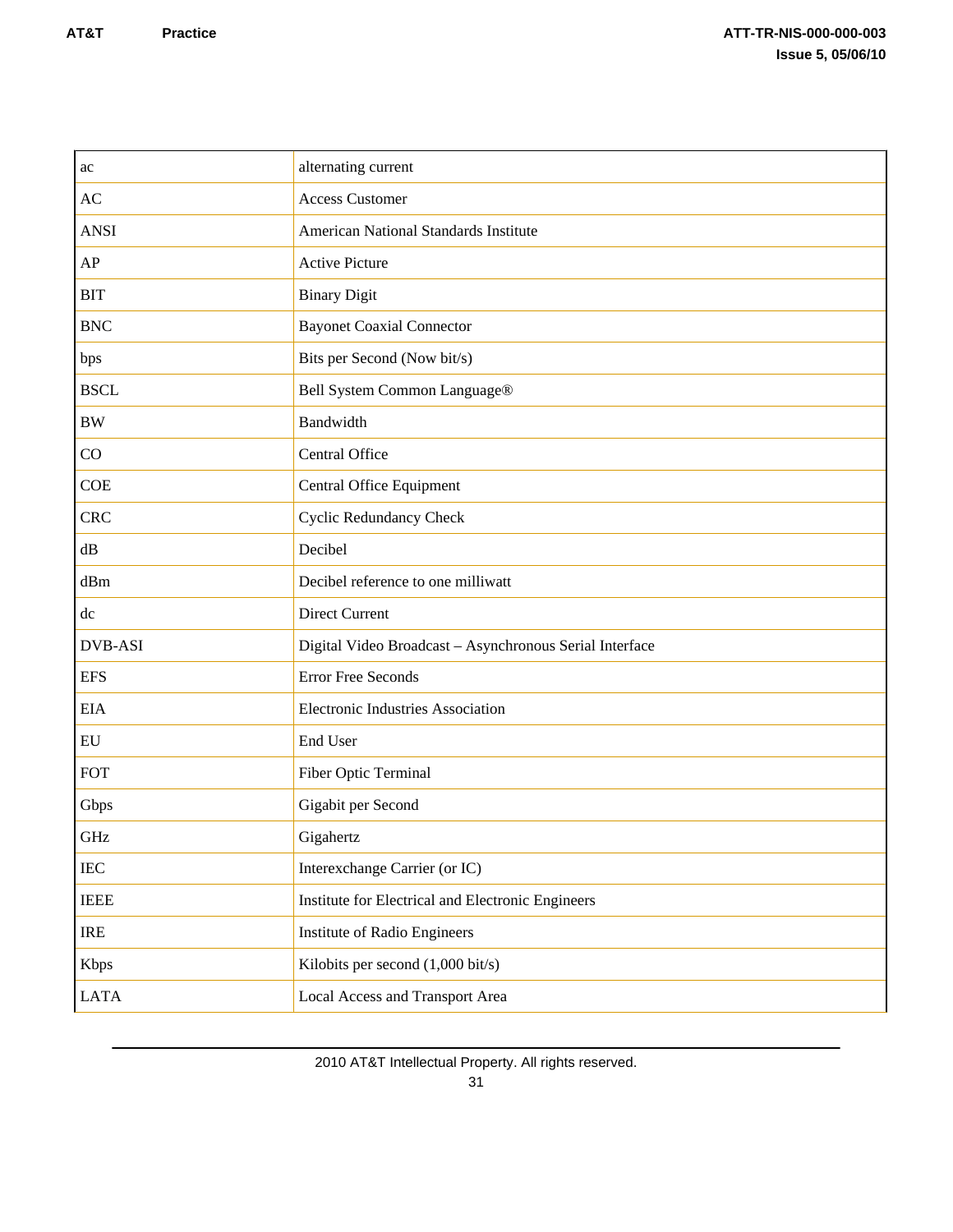<span id="page-35-0"></span>

| <b>Mbps</b>  | Megabit per Second                                 |
|--------------|----------------------------------------------------|
| mV           | Millivolt                                          |
| <b>NC</b>    | Network Channel                                    |
| <b>NCI</b>   | Network Channel Interface                          |
| NI           | Network Interface                                  |
| <b>NRZI</b>  | Non-Return to Zero Inverted                        |
| ns           | Nanosecond                                         |
| <b>NTSC</b>  | National Television Systems Committee              |
| <b>POP</b>   | Point Of Presence                                  |
| ps           | Picosecond                                         |
| <b>SDH</b>   | Synchronous Digital Hierarchy                      |
| <b>SDI</b>   | Serial Digital Interface                           |
| <b>SDTI</b>  | Serial Data Transport Interface                    |
| <b>SMPTE</b> | Society of Motion Picture and Television Engineers |
| <b>SONET</b> | Synchronous Optical NETwork                        |
| <b>TIA</b>   | Telecommunications Industry Association            |
| <b>TLP</b>   | <b>Transmission Level Point</b>                    |
| <b>TOC</b>   | Table of Contents                                  |
| UI           | Unit Interval                                      |

# *A.2. Acronyms Dictionary*

[Refer to ATT-000-000-020, Acronyms Dictionary.](http://apex.web.att.com/bookview/bookview.jsp?bookname=ATT-000-000-020§ion=atdoctitle) 

# *A.3. Glossary*

| Any of the companies that provide telecommunications service between LATAs and/or order<br>Access Customers<br>from the Access Tariffs. Includes Interexchange Carriers. |
|--------------------------------------------------------------------------------------------------------------------------------------------------------------------------|
|--------------------------------------------------------------------------------------------------------------------------------------------------------------------------|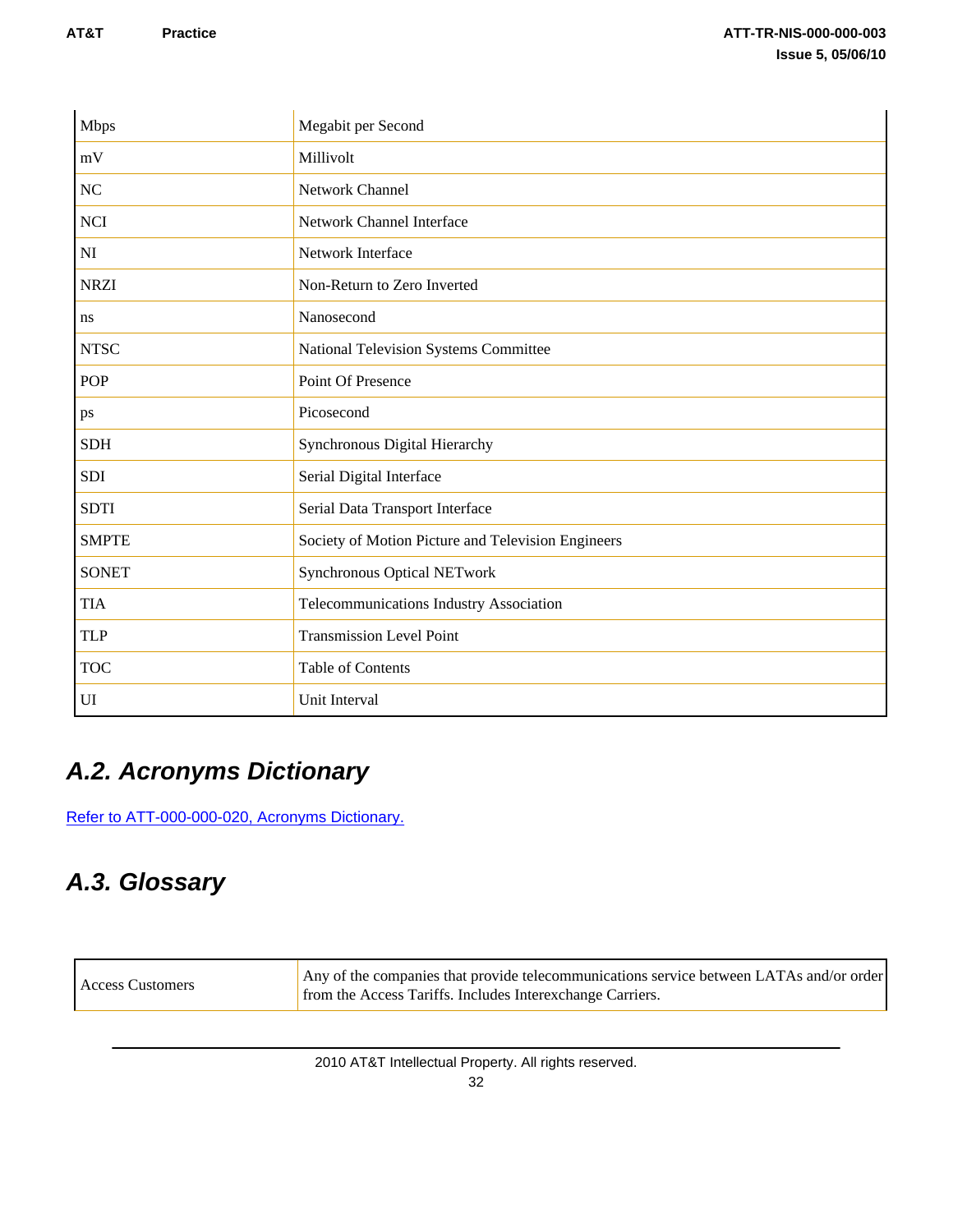#### **AT&T** Practice **Practice Practice ATT-TR-NIS-000-000-003 Issue 5, 05/06/10**

| Acronym                                     | A word formed from the first (or first few) letters of a series of words.                                                                                                                                                                                                                                                                                           |
|---------------------------------------------|---------------------------------------------------------------------------------------------------------------------------------------------------------------------------------------------------------------------------------------------------------------------------------------------------------------------------------------------------------------------|
| tute (ANSI)                                 | American National Standards Insti-<br>An organization supported by the telecommunications industry to establish performance and<br>interface standards.                                                                                                                                                                                                             |
| Availability                                | The relative amount of time that a service is "usable" by a customer, represented as a percentage<br>over a consecutive 12 month period.                                                                                                                                                                                                                            |
| Bandwidth                                   | The range of frequencies that contain most of the energy or power of a signal; also, the 28 range<br>of frequencies over which a circuit of system is designed to operate.                                                                                                                                                                                          |
| Bit (Binary Digit)                          | A binary unit of information. It is represented by one of two possible conditions, such as the<br>value 0 or 1, on or off, high potential or low potential, conducting or not conducting, magnetized<br>or demagnetized. A Bit is the smallest unit of information, by definition.                                                                                  |
| Bits/second (bps)                           | Bits per second, e.g., 1200 bps. In data transmission, it is the number of binary zero and one<br>bits transmitted in 1 second. Modern terminology uses "bps" e.g., 1200 bps.                                                                                                                                                                                       |
| Carrier                                     | An organization whose function is to provide telecommunications services. Examples are: Lo-<br>cal Exchange Carriers, Interexchange Carriers, Cellular Carriers, etc.                                                                                                                                                                                               |
| Central Office                              | A local switching system (or a portion thereof) and its associated equipment located at a wire<br>center.                                                                                                                                                                                                                                                           |
| Channel                                     | An electrical or photonic, in the case of fiber optic based transmission systems, communications<br>path between two or more points of termination.                                                                                                                                                                                                                 |
| <b>CODEC</b>                                | Equipment that converts an analog signal into a digital signal (binary format) and which may<br>compress the information content so that less bandwidth is required for transmission compared<br>to the original signal format. Conversely, the decoder part converts the digital signal back into<br>an analog signal and may provide for expansion of the signal. |
| <b>Customer Premises</b>                    | Denotes a building or portion(s) of a building occupied by a single customer or End-User either<br>as a place of business or residence. Adjacent buildings and the buildings on the same continuous<br>property occupied by the customer and not separated by a public thoroughfare are also consid-<br>ered the same customer's premises.                          |
| <b>Customer Provided Equipment</b><br>(CPE) | Equipment owned and maintained by the customer and located on their side of the End-User<br>Point of Termination (EU-POT) network interface.                                                                                                                                                                                                                        |
| Customers                                   | Denotes any individual, partnership or corporation who subscribes to the services provided by<br>AT&T Customers are divided into two distinct and separate categories: (1) carriers, who provide<br>services for hire for others, and (2) End-Users, who request services only for their own use.                                                                   |
| Cyclic Redundancy Check (CRC)               | A method of checking the integrity of received data, where the check uses a polynomial algo-<br>rithm based on the content of the data.                                                                                                                                                                                                                             |
| dBm                                         | A decibel in which the reference power is one milliwatt. Decibel reference to one milliwatt.                                                                                                                                                                                                                                                                        |
| Decibel (dB)                                | unit of signal power ratio most commonly used in telephony. It is used to express the relationship<br>between two signal powers, usually between two acoustical, electrical, or optical signals; it is<br>equal to ten times the common logarithm of the ratio of the two signal powers.                                                                            |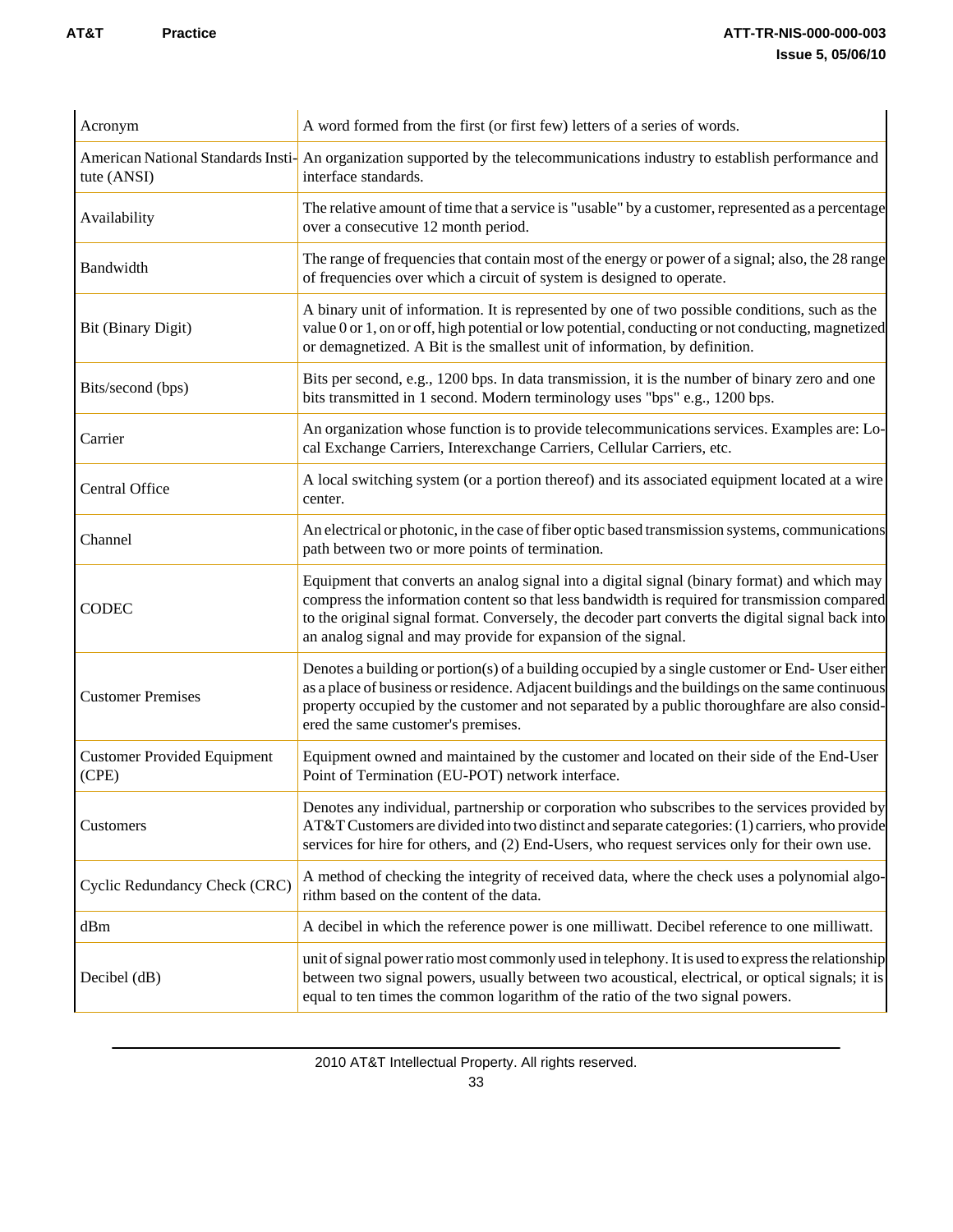| <b>Demarcation Point</b>                                            | See Network Interface                                                                                                                                                                                                                                                                                                                                                                                                                                                                                                                                                                                                                           |
|---------------------------------------------------------------------|-------------------------------------------------------------------------------------------------------------------------------------------------------------------------------------------------------------------------------------------------------------------------------------------------------------------------------------------------------------------------------------------------------------------------------------------------------------------------------------------------------------------------------------------------------------------------------------------------------------------------------------------------|
| DVB-ASI (Digital Video Broad-<br>face)                              | DVB-ASI (Digital Video Broadcasting-Asynchronous Serial Interface) is a standard 270 Mb/<br>s transport of single or multiple MPEG2 transport streams as defined in ISO 13818-1. The<br>customer demarcation point shall operate in accordance with European Standard, EN 50083-9<br>casting-Asynchronous Serial Inter- (V2:03/98). DVB-ASI uses 8b/10b coding of each word from a lookup table before serialization<br>and is polarity sensitive (i.e., cannot be inverted). Unlike 270 Mbps SDI signals, DVB-ASI<br>does not contain timing reference signals (TRS) to indicate start of active video (SAV) and end<br>of active video (EAV). |
| End-User (EU)                                                       | The term "End-User" denotes any customer of telecommunications service that is not a carrier,<br>except that a carrier shall be deemed to be an "End-User" to the extent that such carrier uses a<br>telecommunications service for administrative purposes without making such service available<br>to others, directly or indirectly. The term is frequently used to denote the difference between a<br>Carrier interface and an interface subject to unique regulatory requirements at non-Carrier cus-<br>tomer premises (FCC Part 68, etc.).                                                                                               |
| Error Free Second (EFS)                                             | A one-second interval which does not contain any bit-errors. Usually expressed as a percent<br>over a consecutive 24-hour period. Note - A period of no signal shall be considered a period of<br>errored bits.                                                                                                                                                                                                                                                                                                                                                                                                                                 |
| Fiber Optic Terminal (FOT)                                          | The terminating or originating portion of a fiber optic system that performs both an electrical<br>to optical conversion and a multiplexing function.                                                                                                                                                                                                                                                                                                                                                                                                                                                                                           |
| Gigabit per Second (Gbps)                                           | One billion $(1,000,000,000)$ bits per second.                                                                                                                                                                                                                                                                                                                                                                                                                                                                                                                                                                                                  |
| Impedance                                                           | The total opposition offered by an electric circuit to the flow of an alternating current of a single<br>frequency. It is a combination of resistance and reactance and is measured in ohms.                                                                                                                                                                                                                                                                                                                                                                                                                                                    |
| Interexchange Carrier (IC)/(IEC)<br>or Interexchange Common Carrier | Any individual, partnership, association, joint-stock company, trust, governmental entity or<br>corporation engaged for hire in interexchange, interstate or foreign communication by wire or<br>radio.                                                                                                                                                                                                                                                                                                                                                                                                                                         |
| <b>Interface Code</b>                                               | See Network Channel Interface                                                                                                                                                                                                                                                                                                                                                                                                                                                                                                                                                                                                                   |
| <b>IRE Unit</b>                                                     | A unit equal to 1/140 of the peak-to-peak amplitude of the analog video signal which is typically<br>one volt.                                                                                                                                                                                                                                                                                                                                                                                                                                                                                                                                  |
| Jitter                                                              | Random timing distortions of a digital signal, whereby the appearance of a pulse differs from<br>where the pulse should occur relative to time.                                                                                                                                                                                                                                                                                                                                                                                                                                                                                                 |
| Kilobit/Second (Kbps)                                               | One thousand (1000) bits/second                                                                                                                                                                                                                                                                                                                                                                                                                                                                                                                                                                                                                 |
| Local Access and Transport Area<br>(LATA)                           | A geographic area for the provision and administration of communications service. It encom-<br>passes designated exchanges that are grouped to serve common social, economic and other<br>purposes.                                                                                                                                                                                                                                                                                                                                                                                                                                             |
| Local Exchange Carrier (LEC)                                        | Any company or corporation engaged for hire in providing Access and IntraLATA communi-<br>cations services.                                                                                                                                                                                                                                                                                                                                                                                                                                                                                                                                     |
| Megabit per Second (Mbps)                                           | One million $(1,000,000)$ bits per second.                                                                                                                                                                                                                                                                                                                                                                                                                                                                                                                                                                                                      |
| Millivolt (mV)                                                      | One thousandth of one volt.                                                                                                                                                                                                                                                                                                                                                                                                                                                                                                                                                                                                                     |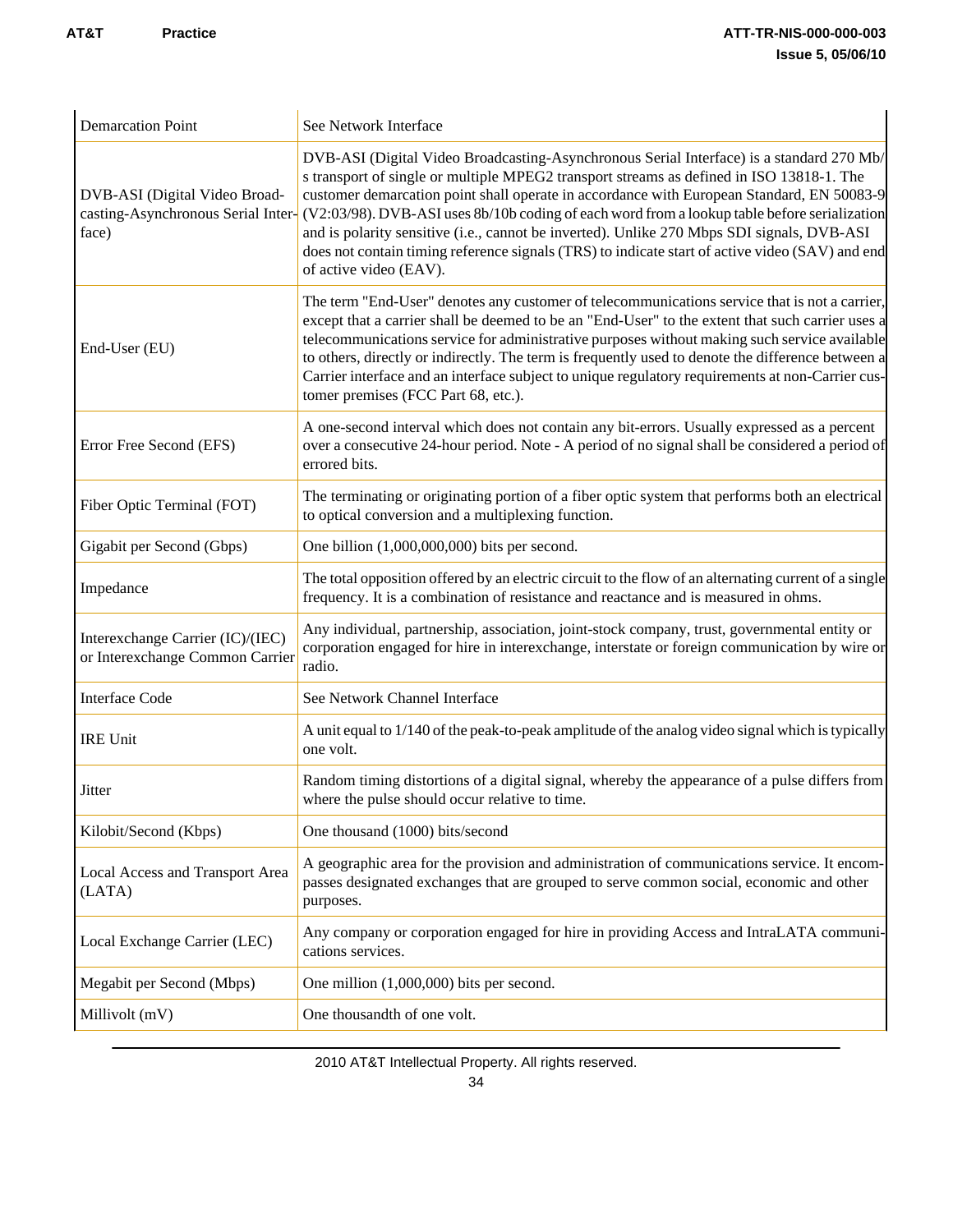| Nanosecond (ns)                                     | One billionth of one second.                                                                                                                                                                                                                                                                                                                                                                                                                                                                                                                                                                                   |
|-----------------------------------------------------|----------------------------------------------------------------------------------------------------------------------------------------------------------------------------------------------------------------------------------------------------------------------------------------------------------------------------------------------------------------------------------------------------------------------------------------------------------------------------------------------------------------------------------------------------------------------------------------------------------------|
| Network                                             | The interconnected telecommunications equipment and facilities.                                                                                                                                                                                                                                                                                                                                                                                                                                                                                                                                                |
| Network Channel (NC) Code                           | The Network Channel (NC) code is an encoded representation used to identify both switched<br>and non-switched channel services. Included in this code set are customer options associated<br>with individual channel services, or feature groups and other switched services.                                                                                                                                                                                                                                                                                                                                  |
| Network Channel Interface (NCI)<br>Code             | The Network Channel Interface (NCI) code is an encoded representation used to identify five<br>(5) interface elements located at a Point of Termination (POT) at a central office or at the<br>Network Interface at a customer location. The Interface code elements are: Total Conductors,<br>Protocol, Impedances, Protocol Options, and Transmission Level Points (TLP). (At a digital<br>interface, the TLP element of the NCI code is not used.)                                                                                                                                                          |
| Network Interface (NI)                              | The point of demarcation on the customer's premises at which AT&T's responsibility for the<br>provision of service ends.                                                                                                                                                                                                                                                                                                                                                                                                                                                                                       |
| Non-Return to Zero Inverted<br>(NRZI)               | A binary encoding scheme that inverts the signal on a "one" and leaves the signal unchanged<br>for a "zero". Where a change in the voltage signals a "one" bit, and the absence of a change<br>denotes a "zero" bit value. Also called transition coding.                                                                                                                                                                                                                                                                                                                                                      |
| Ohm                                                 | The unit of electric resistance.                                                                                                                                                                                                                                                                                                                                                                                                                                                                                                                                                                               |
| Picosecond (ps)                                     | One trillionth of one second                                                                                                                                                                                                                                                                                                                                                                                                                                                                                                                                                                                   |
| Point-To-Point or Two-Point Serv-<br><sub>ice</sub> | A circuit connecting two (and only two) points, Customer premise to Customer premise or<br>Customer premise to wire center for connection with other Network services either on a direct<br>connected basis or through a Hub where multiplexing functions are performed.                                                                                                                                                                                                                                                                                                                                       |
| Premises                                            | Denotes a building or portion(s) of a building occupied by a single customer or End-User either<br>as a place of business or residence.                                                                                                                                                                                                                                                                                                                                                                                                                                                                        |
| Protocol                                            | The rules for communication system operation which must be followed if communication is to<br>be effected; the complete interaction of all possible series of messages across an interface.<br>Protocols may govern portions of a network, types of service, or administrative procedures.                                                                                                                                                                                                                                                                                                                     |
| Protocol Code                                       | The Protocol (character positions 3 and 4 or the Network Channel Interface [NCI] Code) is a<br>two-character alpha code that defines requirements for the interface regarding signaling and<br>transmission.                                                                                                                                                                                                                                                                                                                                                                                                   |
| Return Loss                                         | Denotes a measure of the similarity between the two impedances at the junction of two trans-<br>mission paths. The higher the return loss, the higher the similarity.                                                                                                                                                                                                                                                                                                                                                                                                                                          |
| Route                                               | The physical path established through a network for a particular circuit.                                                                                                                                                                                                                                                                                                                                                                                                                                                                                                                                      |
| Service Code (A COMMON LAN<br>GUAGE® code set)      | A coded designation by which a particular Special Service Circuit may be identified. This<br>designation must be unique, in a form that is readable and understandable, and be acceptable<br>for both manual and mechanized procedures. [Special Service, as used by COMMON LAN-<br>GUAGE®, may be called "Private Line", "Private Line Transport", "Switched Specials",<br>"Dedicated Access", "Special Access", etc. in various tariffs and technical publications. Special<br>Service is actually: COMMON LANGUAGE® Circuit Identification - Special Service, (ab-<br>breviated CLCI <sup>TM</sup> - S/S).] |